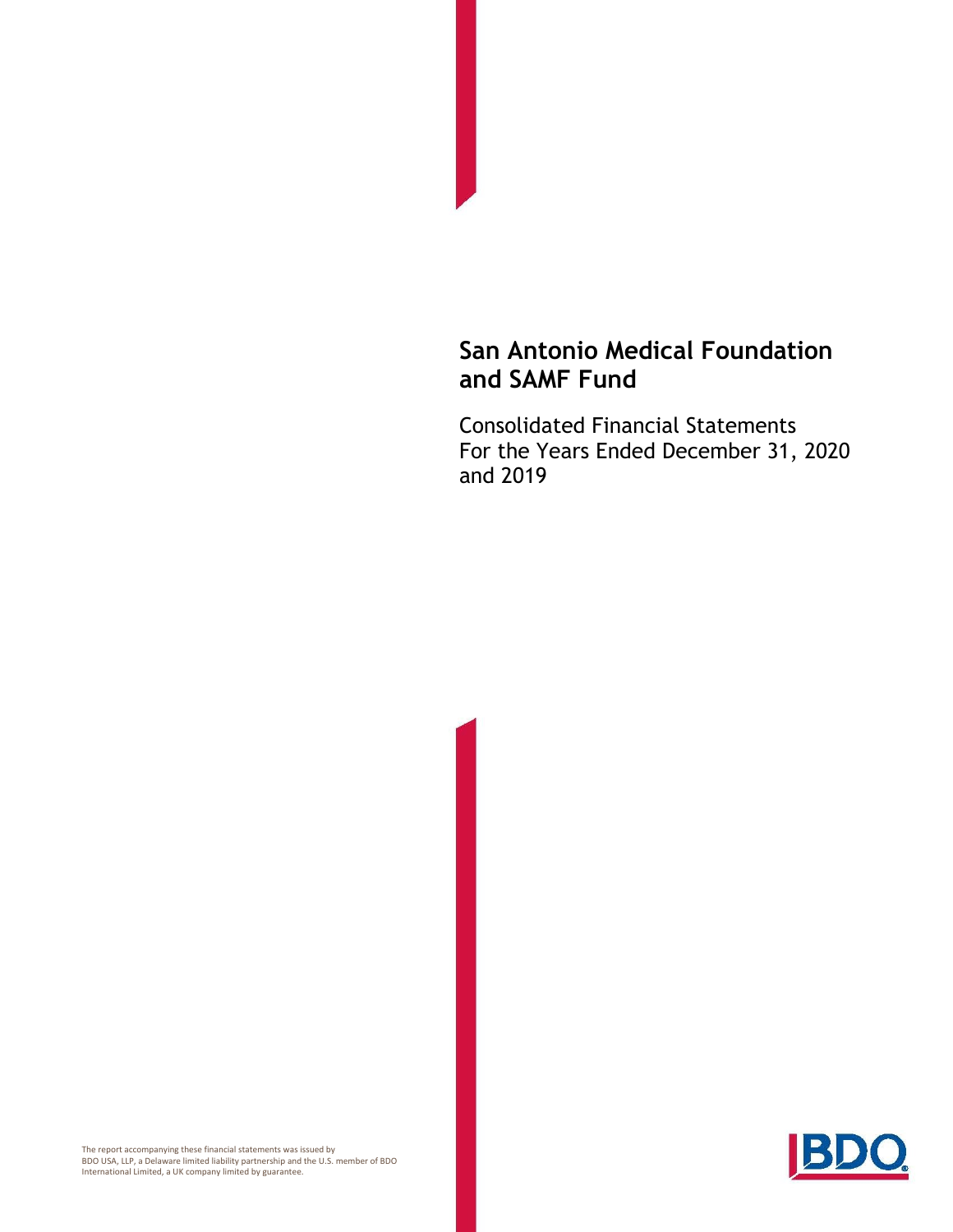Consolidated Financial Statements For the Years Ended December 31, 2020 and 2019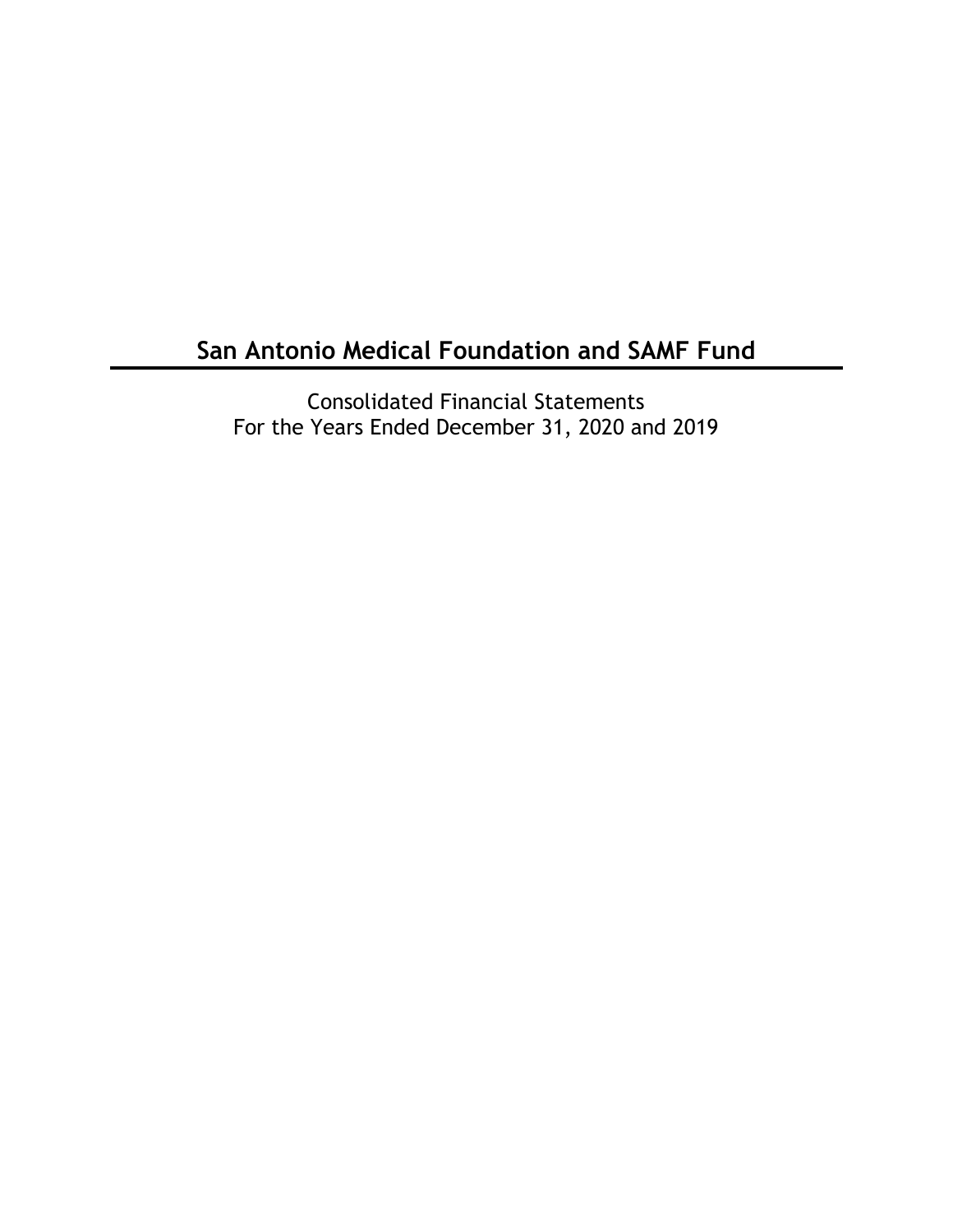# **Contents**

| <b>Independent Auditor's Report</b>                             | $1 - 2$ |
|-----------------------------------------------------------------|---------|
| <b>Financial Statements</b>                                     |         |
| Consolidated Statements of Financial Position                   | 3       |
| Consolidated Statements of Activities and Changes in Net Assets | 4       |
| <b>Consolidated Statements of Functional Expenses</b>           | 5       |
| <b>Consolidated Statements of Cash Flows</b>                    | 6       |
| Notes to Consolidated Financial Statements                      | 7 - 19  |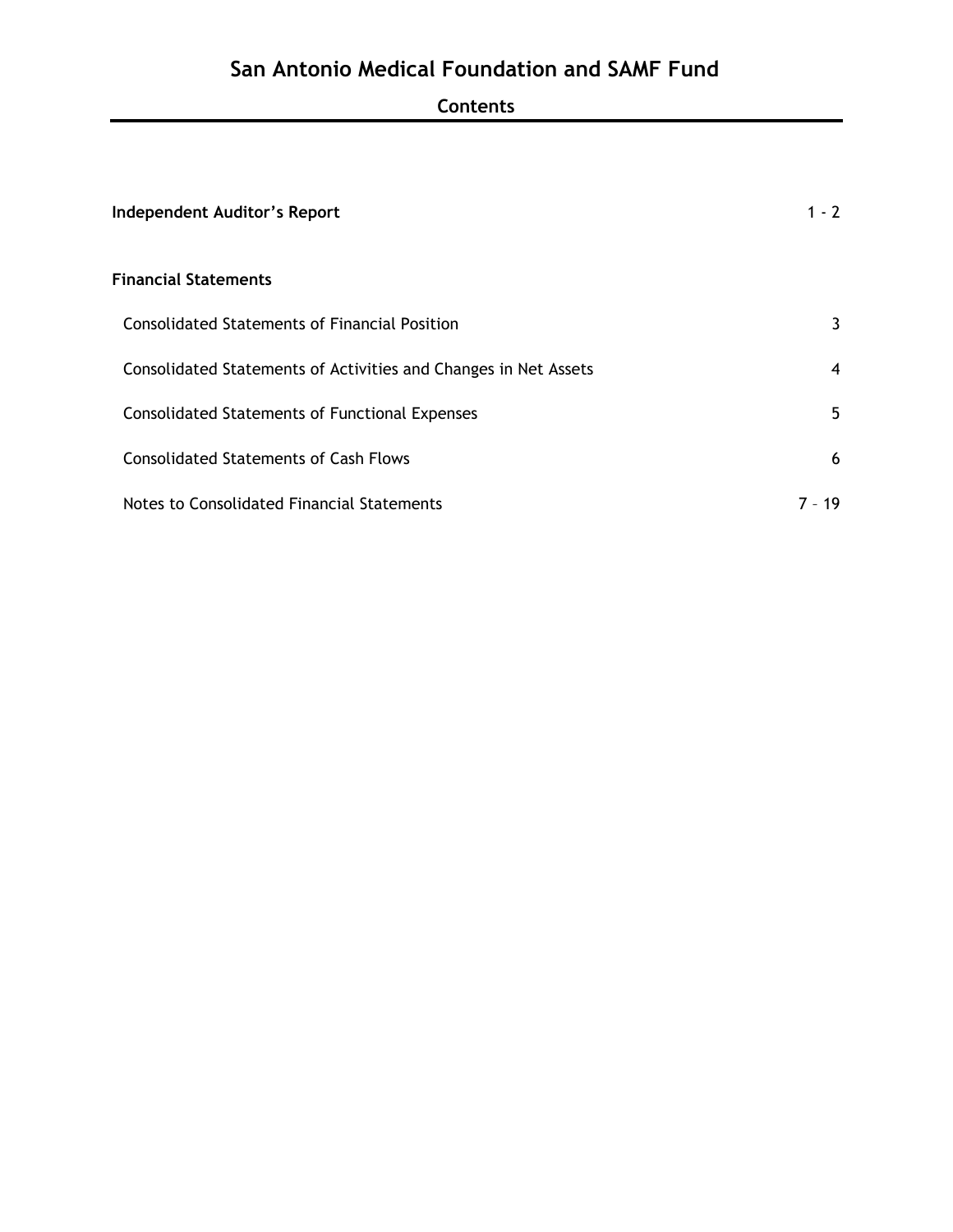

Tel: 210-342-8000 Fax: 210-342-0866 **www.bdo.com** 

9901 IH-10, Suite 500 San Antonio, TX 78230

**Independent Auditor's Report** 

Board of Trustees San Antonio Medical Foundation and SAMF Fund San Antonio, Texas

#### *Opinion*

We have audited the consolidated financial statements of San Antonio Medical Foundation and SAMF Fund (the Foundation), which comprise the consolidated statements of financial position as of December 31, 2020 and 2019, the related consolidated statements of activities and changes in net assets, functional expenses and cash flows for the years then ended, and the related notes to the consolidated financial statements.

In our opinion, the accompanying consolidated financial statements present fairly, in all material respects, the financial position of the Foundation as of December 31, 2020 and 2019, and the changes in their net assets and its cash flows for the years then ended in accordance with accounting principles generally accepted in the United States of America.

#### *Basis for Opinion*

We conducted our audits in accordance with auditing standards generally accepted in the United States of America (GAAS). Our responsibilities under those standards are further described in the Auditor's Responsibilities for the Audit of the Financial Statements section of our report. We are required to be independent of the Foundation and to meet our other ethical responsibilities, in accordance with the relevant ethical requirements relating to our audits. We believe that the audit evidence we have obtained is sufficient and appropriate to provide a basis for our audit opinion.

#### *Responsibilities of Management for the Financial Statements*

Management is responsible for the preparation and fair presentation of the consolidated financial statements in accordance with accounting principles generally accepted in the United States of America, and for the design, implementation, and maintenance of internal control relevant to the preparation and fair presentation of consolidated financial statements that are free from material misstatement, whether due to fraud or error.

In preparing the consolidated financial statements, management is required to evaluate whether there are conditions or events, considered in the aggregate, that raise substantial doubt about the Foundation's ability to continue as a going concern within one year after the date that the consolidated financial statements are issued or available to be issued.

BDO USA, LLP, a Delaware limited liability partnership, is the U.S. member of BDO International Limited, a UK company limited by guarantee, and forms part of the international BDO network of independent member firms.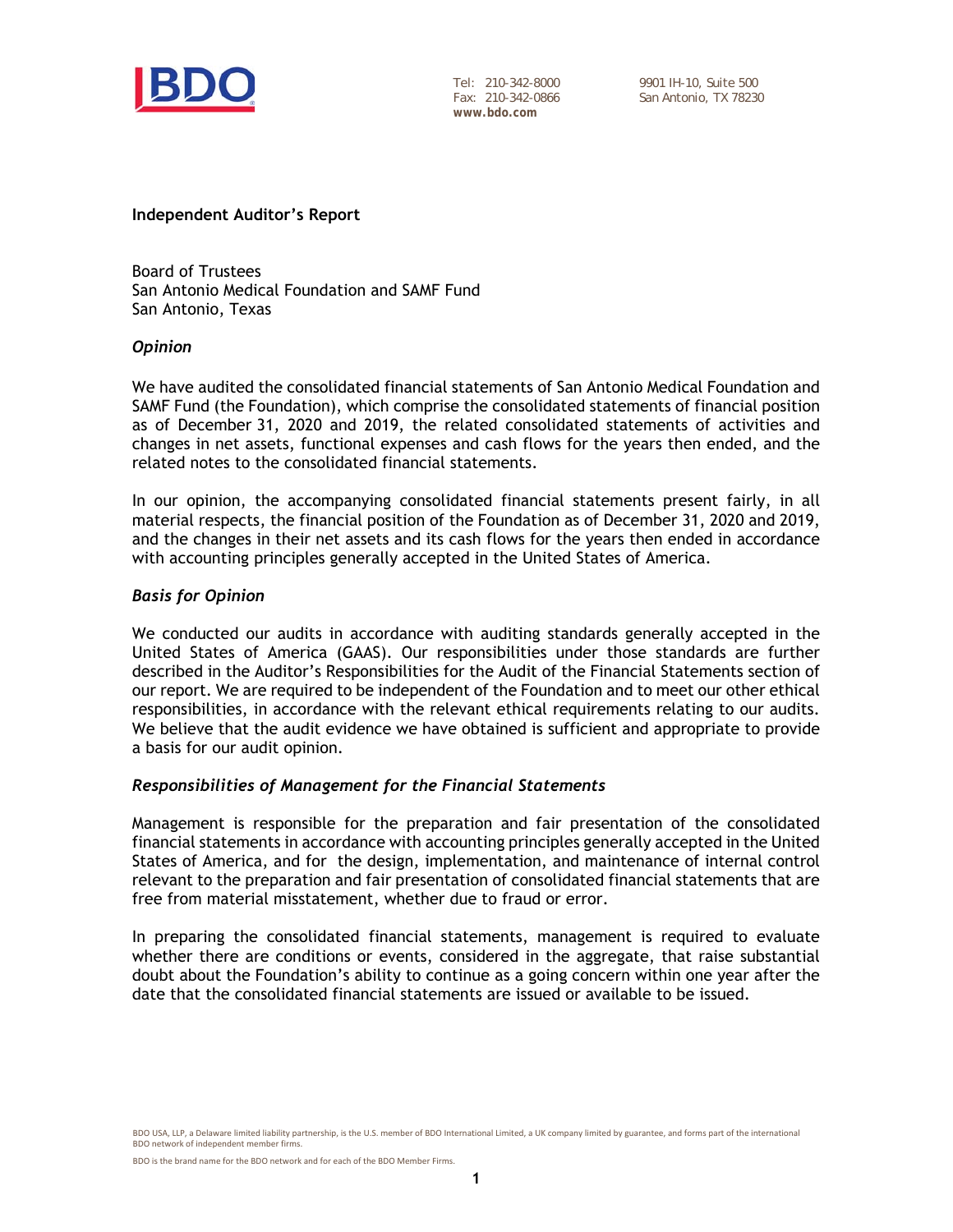

#### *Auditor's Responsibilities for the Audit of the Financial Statements*

Our objectives are to obtain reasonable assurance about whether the consolidated financial statements as a whole are free from material misstatement, whether due to fraud or error, and to issue an auditor's report that includes our opinion. Reasonable assurance is a high level of assurance but is not absolute assurance and therefore is not a guarantee that an audit conducted in accordance with GAAS will always detect a material misstatement when it exists. The risk of not detecting a material misstatement resulting from fraud is higher than for one resulting from error, as fraud may involve collusion, forgery, intentional omissions, misrepresentations, or the override of internal control. Misstatements are considered material if there is a substantial likelihood that, individually or in the aggregate, they would influence the judgment made by a reasonable user based on the consolidated financial statements.

In performing an audit in accordance with GAAS, we:

- Exercise professional judgment and maintain professional skepticism throughout the audit.
- Identify and assess the risks of material misstatement of the consolidated financial statements, whether due to fraud or error, and design and perform audit procedures responsive to those risks. Such procedures include examining, on a test basis, evidence regarding the amounts and disclosures in the consolidated financial statements.
- Obtain an understanding of internal control relevant to the audit in order to design audit procedures that are appropriate in the circumstances, but not for the purpose of expressing an opinion on the effectiveness of the Foundation's internal control. Accordingly, no such opinion is expressed.
- Evaluate the appropriateness of accounting policies used and the reasonableness of significant accounting estimates made by management, as well as evaluate the overall presentation of the consolidated financial statements.
- Conclude whether, in our judgment, there are conditions or events, considered in the aggregate, that raise substantial doubt about the Foundation's ability to continue as a going concern for a reasonable period of time.

We are required to communicate with those charged with governance regarding, among other matters, the planned scope and timing of the audit, significant audit findings, and certain internal control-related matters that we identified during the audit.

BDO USA, LLP

BDO USA, LLD

San Antonio, Texas June 16, 2021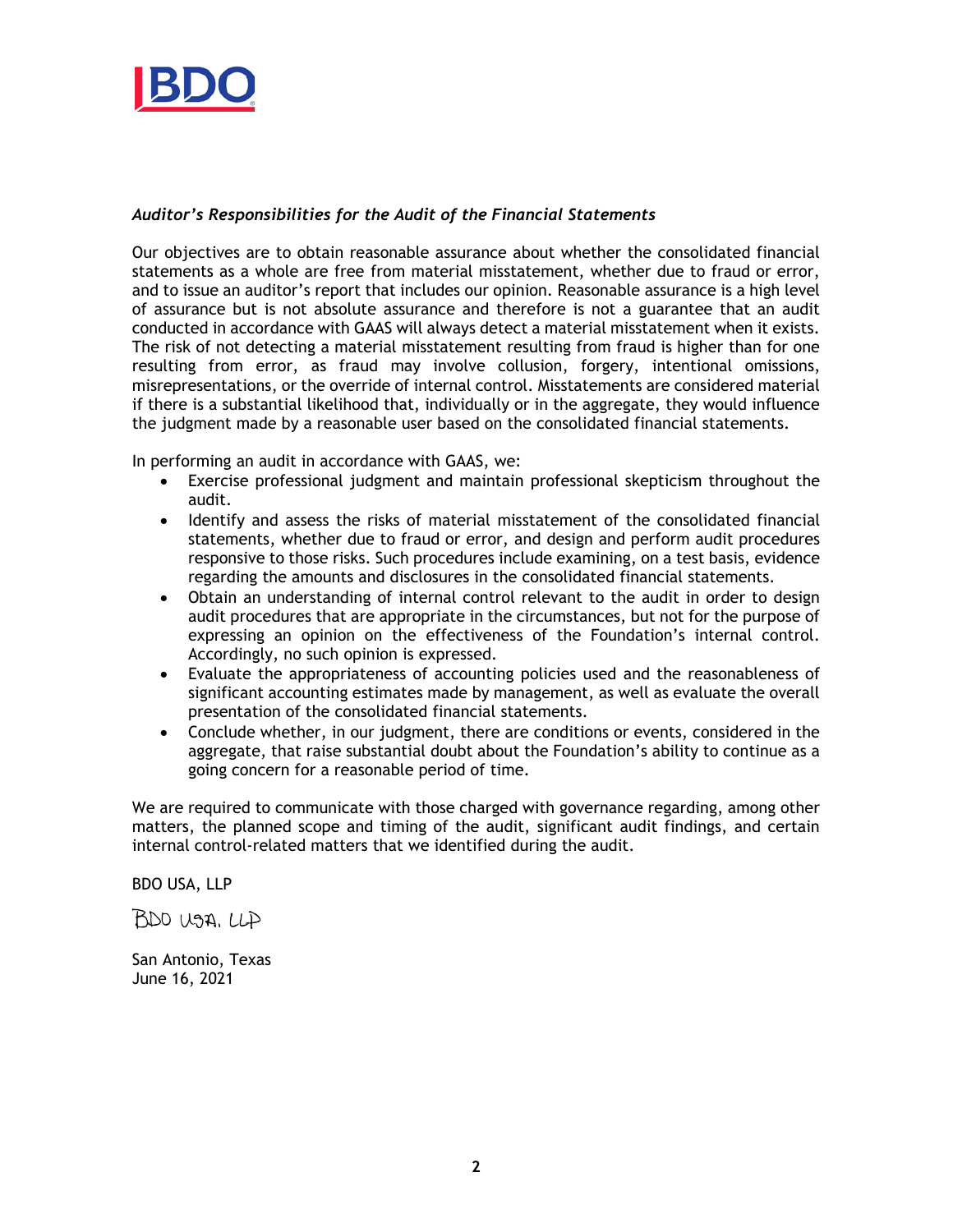**Consolidated Financial Statements**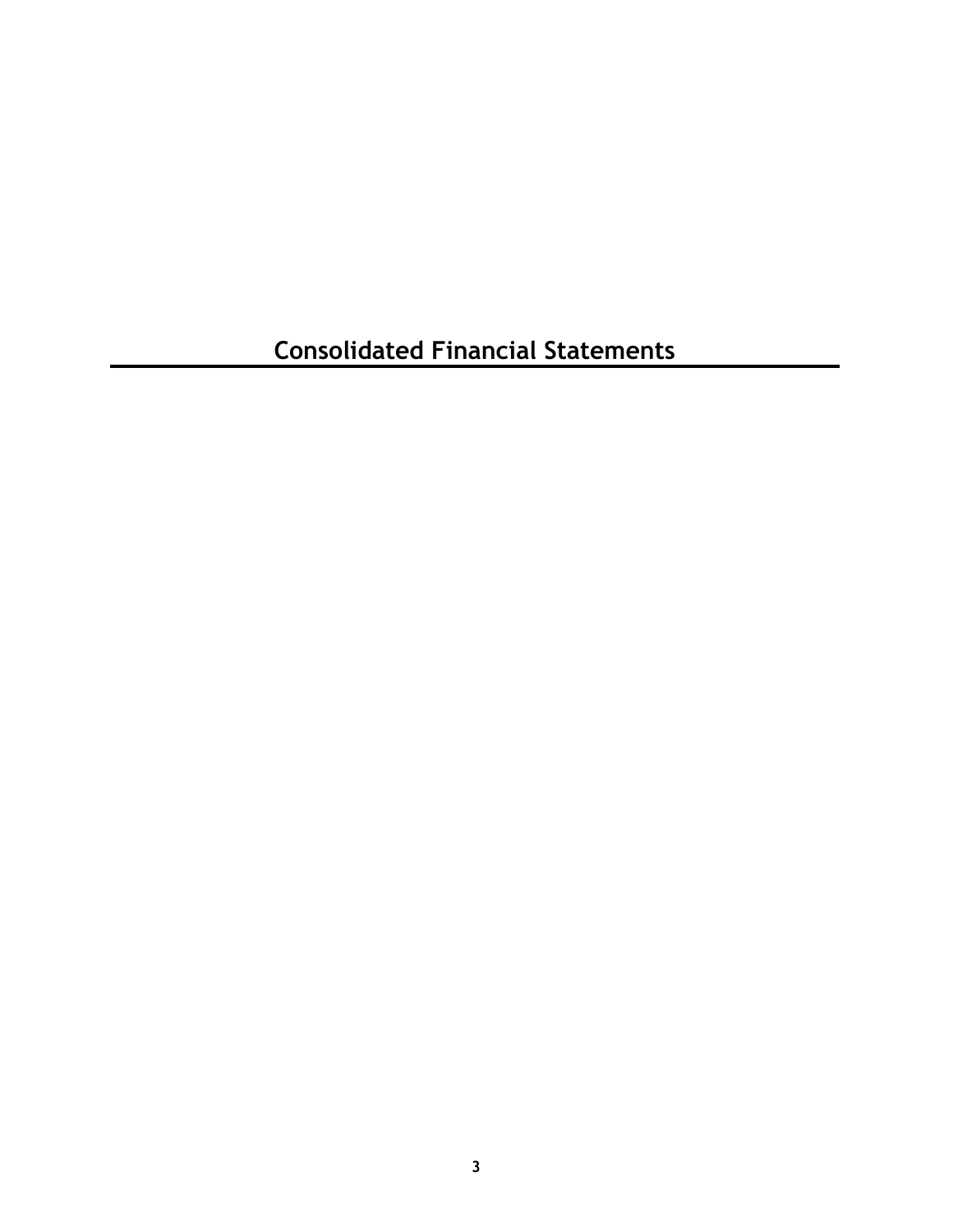# **Consolidated Statements of Financial Position**

| December 31,                                    | 2020          | 2019                |
|-------------------------------------------------|---------------|---------------------|
| <b>Assets</b>                                   |               |                     |
| Cash and cash equivalents                       | \$<br>685,059 | \$<br>400,291       |
| Investments held for operations                 | 16,471,045    | 14,847,877          |
| Other assets                                    | 50,942        | 43,876              |
| Land                                            | 6,606,466     | 6,628,780           |
| Land improvements, net                          | 1,978,157     | 2,016,898           |
| Furniture and equipment, net                    |               | 5,151               |
| Investments held in perpetuity                  | 1,302,735     | 1,173,654           |
|                                                 |               |                     |
| <b>Total Assets</b>                             | \$27,094,404  | \$.<br>25, 116, 527 |
| <b>Liabilities and Net Assets</b>               |               |                     |
|                                                 |               |                     |
| <b>Liabilities</b>                              |               |                     |
| Accounts payable and accrued liabilities        | \$<br>1,674   | \$<br>4,752         |
| Grants payable                                  | 131,340       |                     |
| Deferred revenue                                | 12,163        | 17,513              |
|                                                 |               |                     |
| <b>Total Liabilities</b>                        | 145,177       | 22,265              |
| <b>Net Assets</b>                               |               |                     |
| <b>Without Donor Restrictions</b>               |               |                     |
| Board-designated for mission-related activities | 500,000       | 500,000             |
| Board-designated - operating reserve            | 750,000       | 750,000             |
| Invested in land, furniture, and equipment      | 8,584,623     | 8,650,829           |
| Undesignated                                    | 15,811,869    | 14,019,779          |
|                                                 |               |                     |
| <b>Total Without Donor Restrictions</b>         | 25,646,492    | 23,920,608          |
| <b>With Donor Restrictions</b>                  | 1,302,735     | 1,173,654           |
|                                                 |               |                     |
| <b>Total Net Assets</b>                         | 26,949,227    | 25,094,262          |
| <b>Total Liabilities and Net Assets</b>         | \$27,094,404  | \$<br>25, 116, 527  |

*The accompanying notes are an integral part of these consolidated financial statements.*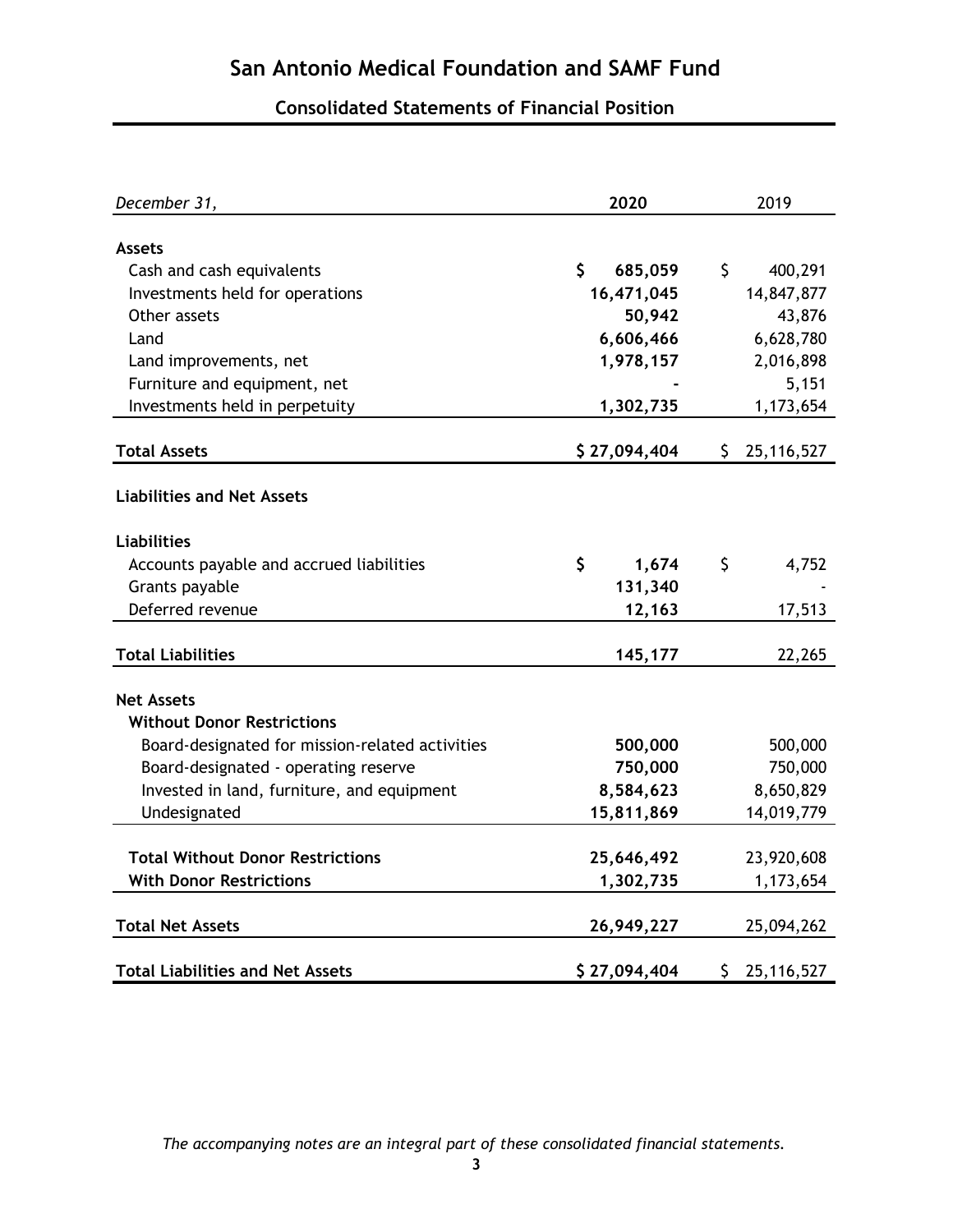# **Consolidated Statements of Activities and Changes in Net Assets**

| Years ended December 31,                                | 2020         | 2019 |              |  |
|---------------------------------------------------------|--------------|------|--------------|--|
| <b>Changes in Net Assets Without Donor Restrictions</b> |              |      |              |  |
| Revenue, Gains, and Other Support                       |              |      |              |  |
| Contributions                                           | \$<br>60,385 | \$   | 136,613      |  |
| In-kind contributions                                   | 49,503       |      | 49,503       |  |
| Lease income and administrative fees, net               | 1,363,367    |      | 1,299,188    |  |
| Fair value of leases in excess of lease rates           | 1,582,957    |      | 2,340,250    |  |
| Gain on donation of land                                | 7,427,686    |      | 9,888,512    |  |
| Interest and dividends, net                             | 268,427      |      | 303,398      |  |
| Realized and unrealized gain on investments             | 1,974,178    |      | 2,088,893    |  |
| Net assets released from restrictions                   | 44,500       |      | 35,000       |  |
|                                                         |              |      |              |  |
| Total Revenue, Gains, and Other Support                 | 12,771,003   |      | 16, 141, 357 |  |
| <b>Expenses</b>                                         |              |      |              |  |
| Program:                                                |              |      |              |  |
| Fair value of leases in excess of lease rates           | 1,582,957    |      | 2,340,250    |  |
| Donated land                                            | 7,450,000    |      | 10,095,030   |  |
| Other                                                   | 1,824,913    |      | 1,374,279    |  |
| <b>Total Program</b>                                    | 10,857,870   |      | 13,809,559   |  |
| General and administrative                              | 153,288      |      | 131,909      |  |
| Fundraising                                             | 33,961       |      | 40,629       |  |
|                                                         |              |      |              |  |
| <b>Total Expenses</b>                                   | 11,045,119   |      | 13,982,097   |  |
| <b>Changes in Net Assets Without Donor Restrictions</b> | 1,725,884    |      | 2,159,260    |  |
|                                                         |              |      |              |  |
| <b>Changes in Net Assets With Donor Restrictions</b>    |              |      |              |  |
| Dividends and interest                                  | 22,725       |      | 25,049       |  |
| Realized and unrealized gain on investments             | 150,856      |      | 186,179      |  |
| Net assets released from restrictions                   | (44, 500)    |      | (35,000)     |  |
|                                                         |              |      |              |  |
| <b>Changes in Net Assets With Donor Restrictions</b>    | 129,081      |      | 176,228      |  |
| <b>Change in Net Assets</b>                             | 1,854,965    |      | 2,335,488    |  |
| Net Assets, beginning of the year                       | 25,094,262   |      | 22,758,774   |  |
| Net Assets, end of year                                 | \$26,949,227 | \$.  | 25,094,262   |  |

*The accompanying notes are an integral part of these consolidated financial statements.*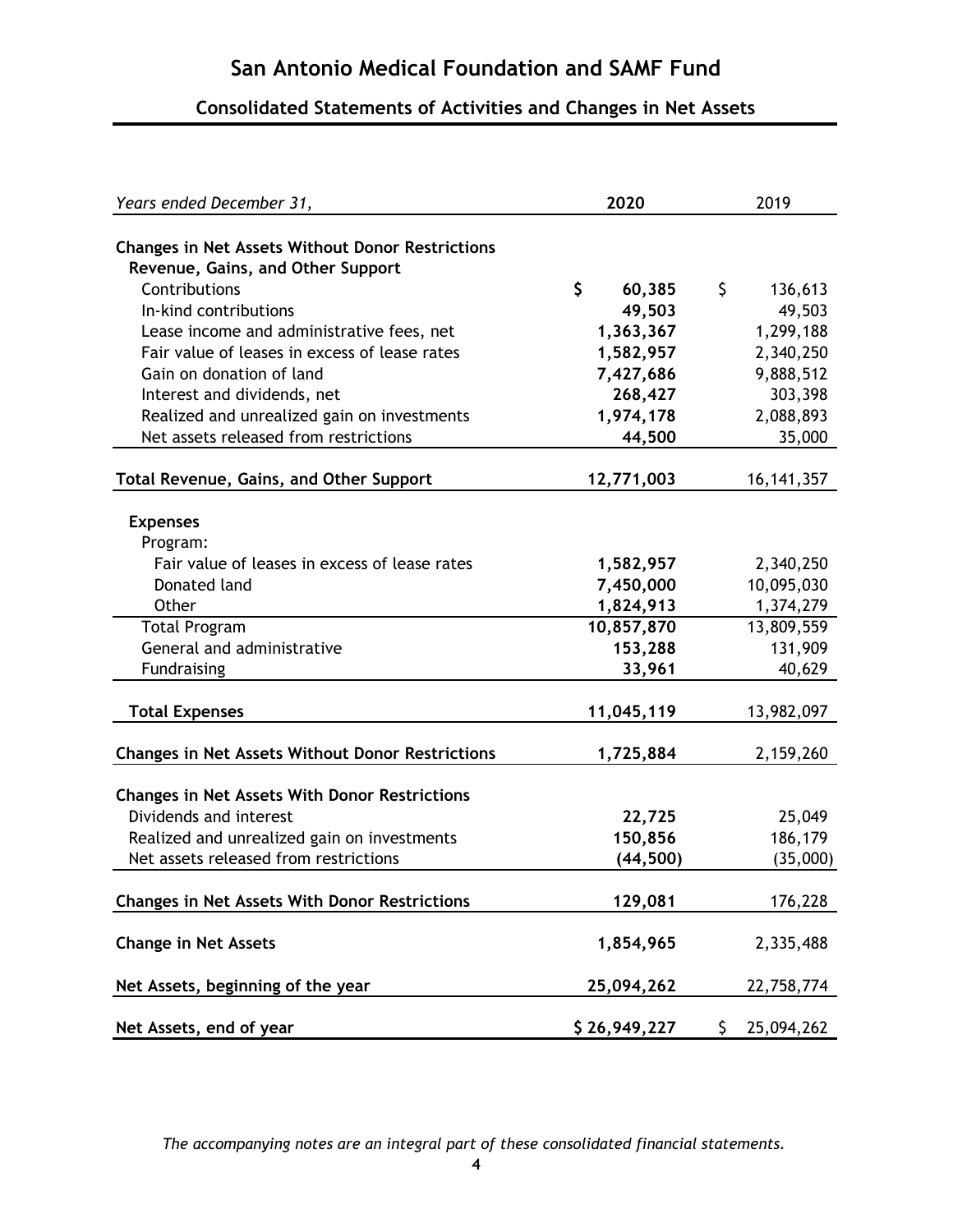|                                            |                  |    | General and    |              |                  |
|--------------------------------------------|------------------|----|----------------|--------------|------------------|
| Year ended December 31, 2020               | Program          |    | Administrative | Fundraising  | Total            |
| Compensation                               | \$<br>306,451    | \$ | 47,928         | \$<br>18,650 | \$<br>373,029    |
| Consultants                                |                  |    | 43,010         |              | 43,010           |
| Depreciation expense                       | 32,919           |    | 8,777          | 2,195        | 43,891           |
| Fair value of leases in excess of          |                  |    |                |              |                  |
| lease rates                                | 1,582,957        |    |                |              | 1,582,957        |
| Donated land                               | 7,450,000        |    |                |              | 7,450,000        |
| Donations                                  | 27,850           |    | 400            |              | 28,250           |
| Insurance                                  | 14,109           |    | 3,463          |              | 17,572           |
| Legal                                      | 39,324           |    |                |              | 39,324           |
| Office:                                    |                  |    |                |              |                  |
| Other                                      |                  |    | 35,228         |              | 35,228           |
| In-kind office rent                        | 37,622           |    | 8,416          | 3,465        | 49,503           |
| Promotion                                  | 33,560<br>68,411 |    | 4,500          | 9,651        | 47,711<br>68,411 |
| Properties maintenance<br>Trustee meetings | 6,263            |    | 1,566          |              | 7,829            |
| Special event expense                      | 36,727           |    |                |              | 36,727           |
| Grants/ awards:                            |                  |    |                |              |                  |
| <b>Medical Center Alliance</b>             | 100,000          |    |                |              | 100,000          |
| <b>Collaborative Research Grants</b>       | 298,520          |    |                |              | 298,520          |
| Healthy Kids Initiative                    | 50,000           |    |                |              | 50,000           |
| General grants                             | 743,527          |    |                |              | 743,527          |
| Marketing:                                 |                  |    |                |              |                  |
| <b>Bioscience Research Database</b>        | 4,630            |    |                |              | 4,630            |
| South Texas Medical Center                 |                  |    |                |              |                  |
| <b>Awareness Campaign</b>                  | 25,000           |    |                |              | 25,000           |
| <b>Total Expenses</b>                      | \$10,857,870     | S. | 153,288        | \$<br>33,961 | \$11,045,119     |
|                                            |                  |    | General and    |              |                  |
| Year ended December 31, 2019               | Program          |    | Administrative | Fundraising  | <b>Total</b>     |
| Compensation                               | \$<br>299,093    | \$ | 46,668         | \$<br>18,187 | \$<br>363,948    |
| Consultants                                | 1,281            |    | 33,160         |              | 34,441           |
| Depreciation expense                       | 32,749           |    | 8,733          | 2,183        | 43,665           |
| Fair value of leases in excess of          |                  |    |                |              |                  |
| lease rates                                | 2,340,250        |    |                |              | 2,340,250        |
| Donated land                               | 10,095,030       |    |                |              | 10,095,030       |
| Donations                                  | 34,850           |    | 100            |              | 34,950           |
| Insurance                                  | 14,179           |    | 3,298          |              | 17,477           |
| Legal<br>Office:                           | 16,496           |    |                |              | 16,496           |
| Other                                      |                  |    | 26,683         |              | 26,683           |
| In-kind office rent                        | 37,622           |    | 8,416          | 3,465        | 49,503           |
| Promotion                                  | 41,649           |    |                | 16,794       | 58,443           |
| Properties maintenance                     | 53,300           |    |                |              | 53,300           |
| Trustee meetings                           | 19,404           |    | 4,851          |              | 24,255           |
| Special event expense                      | 26,549           |    |                |              | 26,549           |
| Grants/ awards:                            |                  |    |                |              |                  |
| <b>Medical Center Alliance</b>             | 100,000          |    |                |              | 100,000          |
| <b>Collaborative Research Grants</b>       | 75,000           |    |                |              | 75,000           |
| Healthy Kids Initiative                    | 50,000           |    |                |              | 50,000           |
| Jim Reed Scholarship Fund                  | 126,400          |    |                |              | 126,400          |
| General grants<br>Marketing:               | 442,315          |    |                |              | 442,315          |
| Bioscience Research Database               | 3,392            |    |                |              | 3,392            |
| <b>Total Expenses</b>                      | \$13,809,559     | \$ | 131,909        | \$<br>40,629 | \$13,982,097     |

*The accompanying notes are an integral part of these consolidated financial statements.*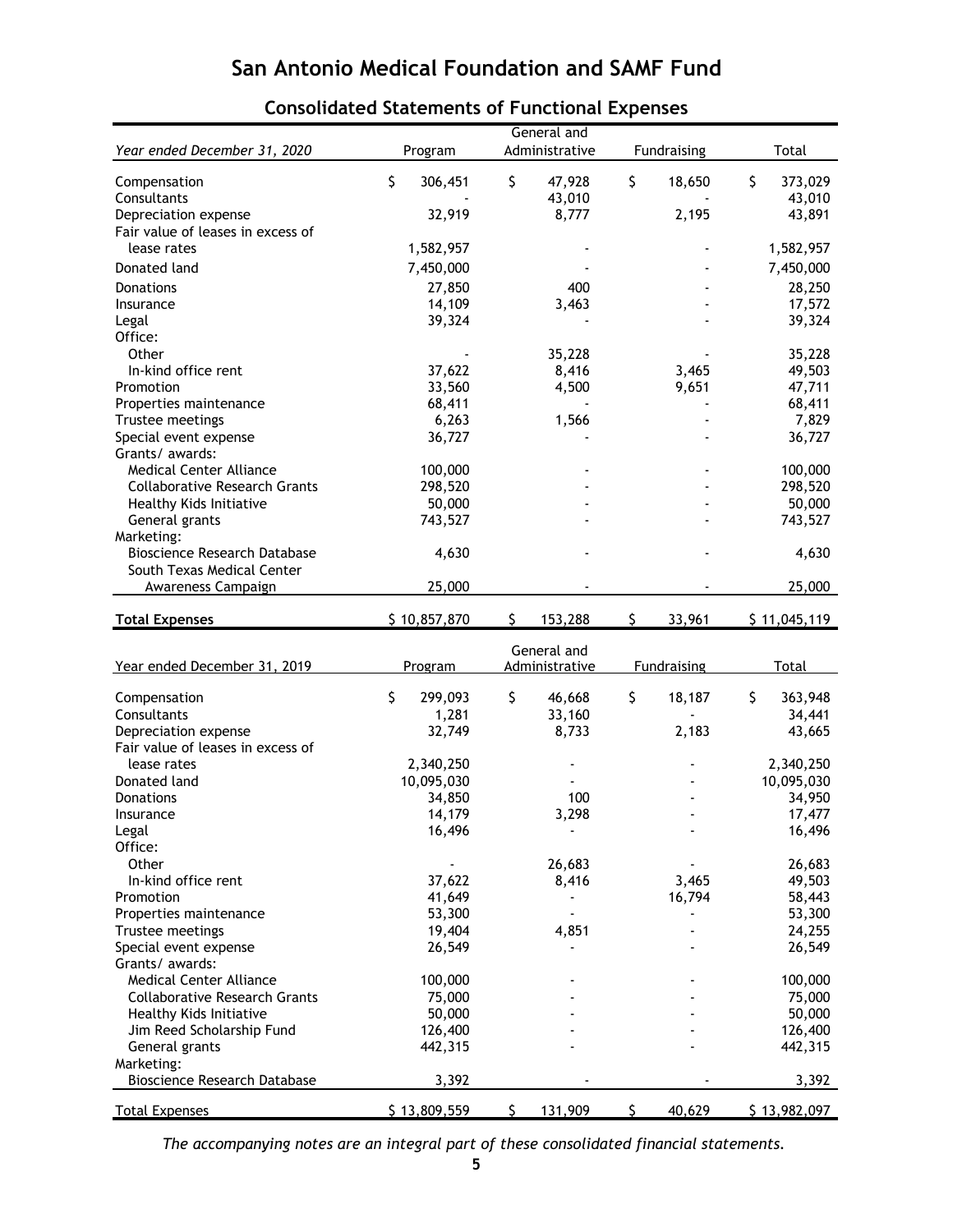# **Consolidated Statements of Cash Flows**

| Years ended December 31,                             | 2020          | 2019            |  |  |
|------------------------------------------------------|---------------|-----------------|--|--|
|                                                      |               |                 |  |  |
| <b>Cash Flows from Operating Activities</b>          |               |                 |  |  |
| Change in net assets                                 | \$1,854,965   | \$<br>2,335,488 |  |  |
| Adjustments to reconcile change in net assets to net |               |                 |  |  |
| cash provided by (used in) operating activities:     |               |                 |  |  |
| Depreciation                                         | 43,892        | 43,665          |  |  |
| Realized and unrealized gain on investments          | (2, 125, 034) | (2, 275, 072)   |  |  |
| Carrying value of donated land                       | 22,314        | 206,518         |  |  |
| Change in operating assets and liabilities:          |               |                 |  |  |
| Accounts receivable                                  |               | 42,936          |  |  |
| Other assets                                         | (7,066)       | (2,975)         |  |  |
| Accounts payable and accrued liabilities             | (3,078)       | 3,078           |  |  |
| Grants payable                                       | 131,340       |                 |  |  |
| Deferred revenue                                     | (5, 350)      | 5,350           |  |  |
| Net cash (used in) provided by operating activities  | (88, 017)     | 358,988         |  |  |
|                                                      |               |                 |  |  |
| <b>Cash Flows from Investing Activities</b>          |               |                 |  |  |
| Proceeds from sale/maturity of investments           | 740,419       | 860,060         |  |  |
| Purchase of investments                              | (367, 634)    | (1, 361, 191)   |  |  |
| Purchase of furniture and equipment                  |               | (2,300)         |  |  |
|                                                      |               |                 |  |  |
| Net cash provided by (used in) investing activities  | 372,785       | (503, 431)      |  |  |
| Net Increase (Decrease) in Cash and Cash Equivalents | 284,768       | (144, 443)      |  |  |
| Cash and Cash Equivalents, beginning of year         | 400,291       | 544,734         |  |  |
| Cash and Cash Equivalents, end of year               | \$<br>685,059 | \$<br>400,291   |  |  |

#### **Non-Cash Transactions**

In 2020, the Foundation donated a parcel of land and land improvements with a carrying value of \$22,314. Gain on fair value of donated land amounting to \$7,427,686 which is offset by the fair value of the donation expense amounting to \$7,450,000 were included in the consolidated statements of changes in activities and changes in net assets.

In 2019, the Foundation donated a parcel of land and land improvements with a carrying value of \$206,518. Gain on fair value of donated land amounting to \$9,888,512 which is offset by the fair value of the donation expense amounting to \$10,095,030 were included in the consolidated states of changes in activities and changes in net assets.

*The accompanying notes are an integral part of these consolidated financial statements* .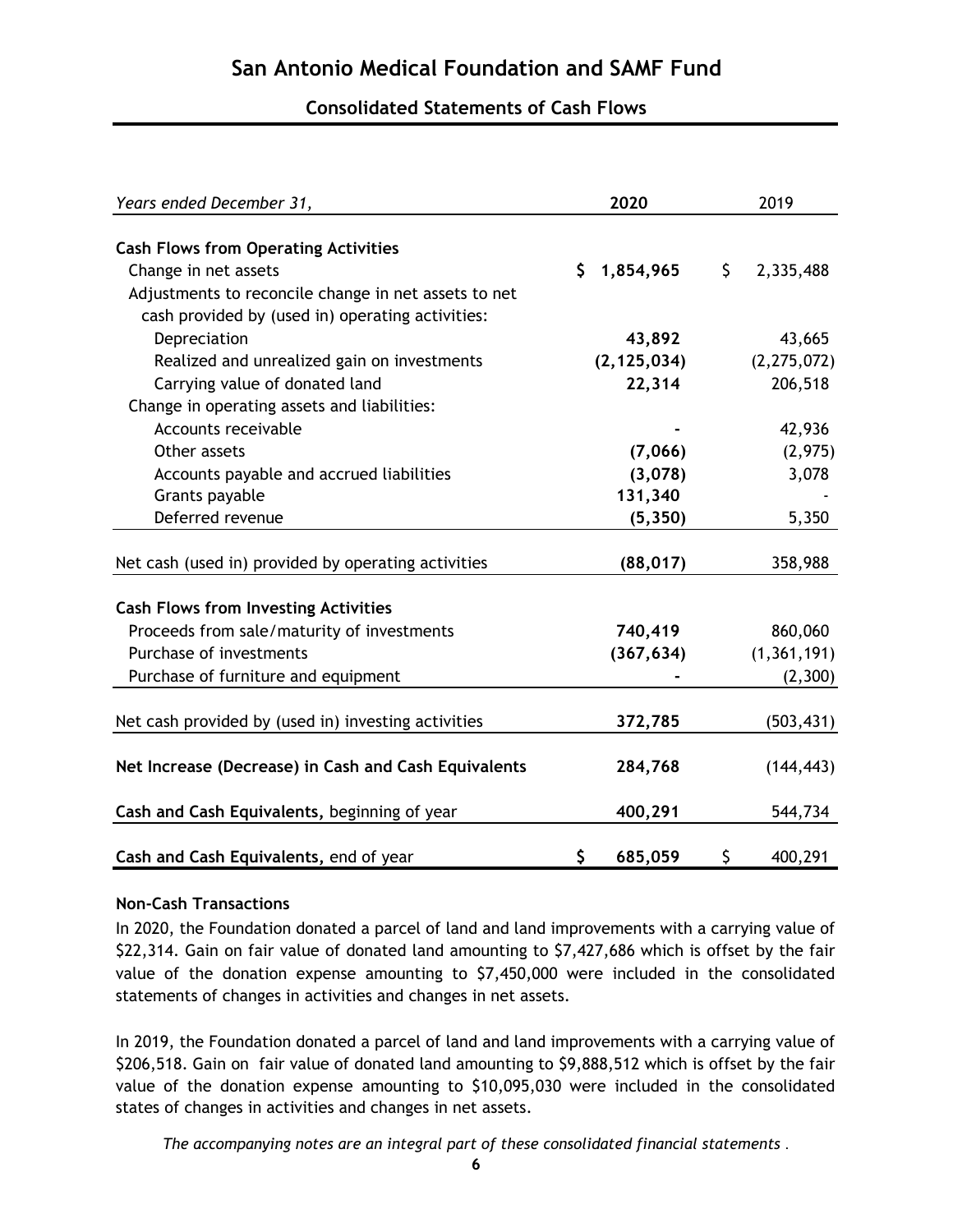### **1. Organization Purpose and Summary of Significant Accounting Policies**

#### *Organization Purpose*

The San Antonio Medical Foundation (SAMF) is a nonprofit foundation organized under the laws of the State of Texas and operated for charitable, scientific, and educational purposes. The mission of the Foundation is to improve health care, advance biomedical science, and enhance community well-being, by providing leadership and active stewardship of land and other assets.

SAMF Fund (Fund) is a nonprofit organization established in 2017 and was formed to support the charitable mission and purposes of SAMF. On January 1, 2018, certain real estate and investments were transferred from the SAMF to the Fund.

#### *Basis of Presentation and Consolidation*

The consolidated financial statements are prepared on the accrual basis of accounting in accordance with accounting principles generally accepted in the United States of America (GAAP). The consolidated financial statements include the activities of SAMF and the Fund (collectively, the Foundation). All intercompany transactions have been eliminated in consolidation.

#### *Basis of Reporting*

Net assets, revenues, gains and losses are classified based on the existence or absence of donor or grantor-imposed restrictions. Accordingly, net assets and changes therein are classified and reported as follows:

*Net Assets without Donor Restrictions* – Net assets available for use in general operations and not subject to donor (or certain grantor) restrictions. The governing board has designated, from net assets without donor restrictions, net assets for an operating reserve and mission related activities.

*Net Assets With Donor Restrictions* – Net assets subject to donor (or certain grantor) imposed restriction. Some donor-imposed restrictions are temporary in nature, such as those that will be met by the passage of time or other events specified by the donor. Other donor-imposed restrictions are perpetual in nature, where the donor stipulates that resources be maintained in perpetuity. Donor-imposed restrictions are released when a restriction expires, that is when the stipulated time has elapsed, when the stipulate purpose for which the resource was restricted has been fulfilled, or both.

#### *Use of Estimates*

The preparation of consolidated financial statements in conformity with GAAP requires management to make estimates and assumptions that affect the reported amounts of assets and liabilities, and disclosure of contingent assets and liabilities, at the date of the financial statements, and the reported amounts of revenue and expenses during the reporting period. Actual results could differ from those estimates.

#### *Cash and Cash Equivalents*

For purposes of the consolidated statements of cash flows, all highly liquid debt instruments with an original maturity of three months or less are considered to be cash equivalents. Cash and equivalents that are part of long-term investments are shown within investments in accordance with the Foundation's policy.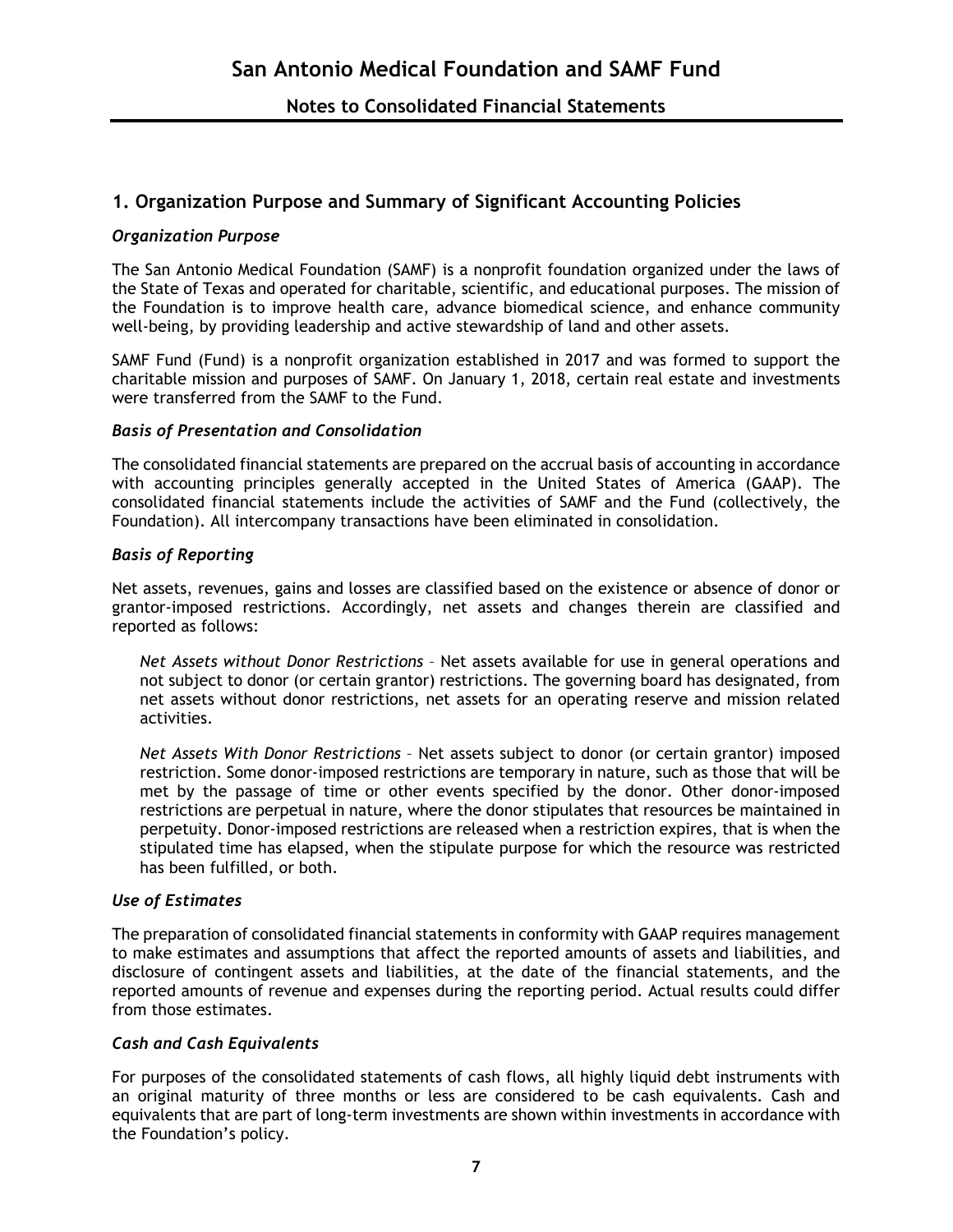# **1. Organization Purpose and Summary of Significant Accounting Policies (Continued)**

#### *Investments*

Investments are recorded at fair value based on quoted market prices in active markets.

#### *Fair Value of Financial Instruments*

The Foundation's financial instruments consist principally of cash and cash equivalents and short and long-term marketable securities. The fair value of a financial instrument is the amount that would be received in an asset sale or paid to transfer a liability in an orderly transaction between unaffiliated market participants. Assets and liabilities measured at fair value are categorized based on whether the inputs are observable in the market and the degree that the inputs are observable. The categorization of financial instruments within the valuation hierarchy is based on the lowest level of input that is significant to the fair value measurement. The hierarchy is prioritized into three levels (with Level 3 being the lowest) defined as follows:

- Level 1 Quoted prices in active markets for identical assets or liabilities that the entity has the ability to access.
- Level 2 Observable inputs other than prices included in Level 1, such as quoted prices for similar assets and liabilities in active markets; quoted prices for identical or similar assets and liabilities in markets that are not active; or other inputs that are observable or can be corroborated with observable market data.
- Level 3 Unobservable inputs that are supported by little or no market activity and that are significant to the fair value of the assets and liabilities. This includes certain pricing models, discounted cash flow methodologies, and similar techniques that use significant unobservable inputs.

The Foundation believes that the recorded values of all the other financial instruments approximate their current fair values because of their nature and relatively short maturity dates or durations. See Note 4.

#### *Property and Equipment*

The Foundation follows the practice of capitalizing all purchases of land, land improvements and furniture and equipment in excess of \$1,000. Property and equipment are stated at cost if purchased, or at fair value at the date of contribution. Depreciation on land improvements is calculated using the straight-line method over the estimated useful lives of the assets, which range from 15 to 40 years. Depreciation on furniture and equipment is calculated using the straight-line method over the estimated useful lives of the assets, which range from 5 to 7 years. Land is held at estimated cost and no depreciation is recorded.

The Foundation reviews the carrying values of property and equipment for impairment whenever events or circumstances indicate that the carrying value of an asset may not be recoverable from the estimated future cash flows expected to result from its use and eventual disposition. When considered impaired, an impairment loss is recognized to the extent carrying value exceeds the fair value of the assets. There were no indicators of asset impairment during the years ended December 31, 2019 and 2018, and accordingly, no impairment loss was recognized.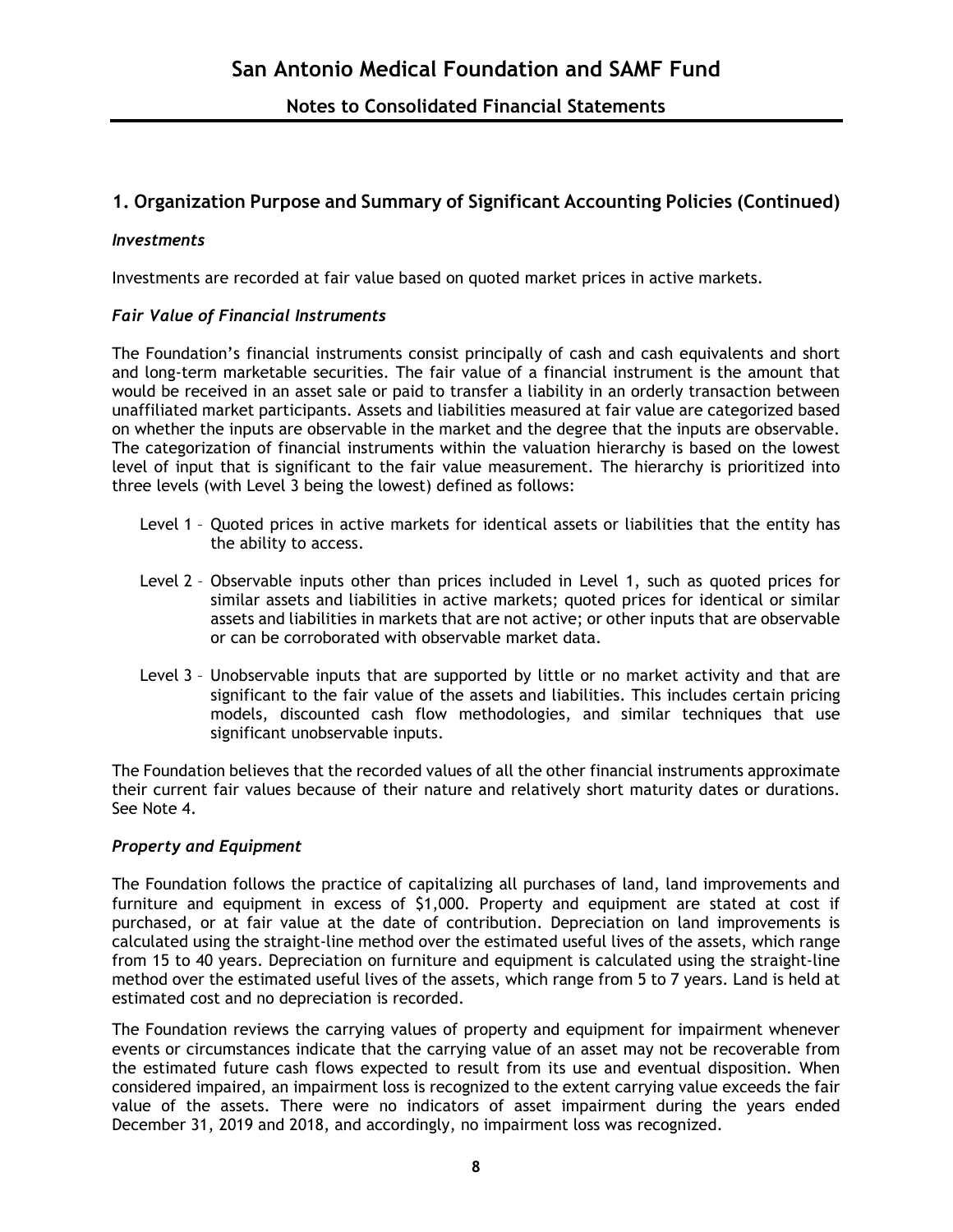### **Notes to Consolidated Financial Statements**

### **1. Organization Purpose and Summary of Significant Accounting Policies (Continued)**

#### *Contributions and Revenue Recognition*

The Foundation follows Accounting Standards Codification ("ASC") Revenue from Contracts with Customers ("ASC 606"). This standard applies to all contracts with customers, except for contracts that are within the scope of other standards, such as contributions, leases, insurance, collaborative arrangements and financial instruments. The Foundations primary sources of revenue are from leasing arrangements and contributions; therefore, they do not fall within the scope of ASC 606.

The Foundation follows ASU 2018-08, Not for profit entities (Topic 958), *Clarifying the Scope and Accounting Guidance for Contributions Received and Contributions Made*, issued by FASB to improve the scope and accounting guidance for contributions received and contributions made. This ASU provided guidance in evaluating whether transactions should be accounted for as contributions or as exchange transactions subject to other guidance. This standard establishes that contributions received and made by the Foundation are nonreciprocal transactions, therefore, properly accounted for as a contribution and as such, there was no impact upon adoption of this standard.

The Foundation reports all contributions as without donor restrictions unless specifically restricted by the donor. Amounts received that are designated for future periods, or are restricted by the donor for specific purposes, are reported as with donor restrictions. Contributions are recorded as revenue upon receipt of the gift or receipt of an unconditional promise to give, whichever comes first.

When a donor restriction expires, that is, when a stipulated time restriction ends or purpose restriction is accomplished, with donor restrictions net assets are reclassified to without donor restrictions net assets and are reported in the consolidated statements of activities and changes in net assets as net assets released from restrictions.

In-kind contribution revenue is recognized for the value of certain ground leases, as explained in Note 8 to these financial statements. Lease and administrative fee income is recognized in the period earned, with any advance payments by tenants recorded as deferred revenue.

#### *Functional Allocation of Expenses*

The costs of providing the programs and other activities have been summarized on a functional basis in the consolidated statements of activities and changes in net assets and consolidated statements of functional expenses. Accordingly, certain costs have been allocated between programs and supporting services benefited. The expenses that are allocated include depreciation and in-kind office rent which are allocated on a square footage basis, as well as compensation, promotion, special events and trustee meetings, which are allocated on the basis of estimates of time and effort. All other allocated costs are based on actual figures.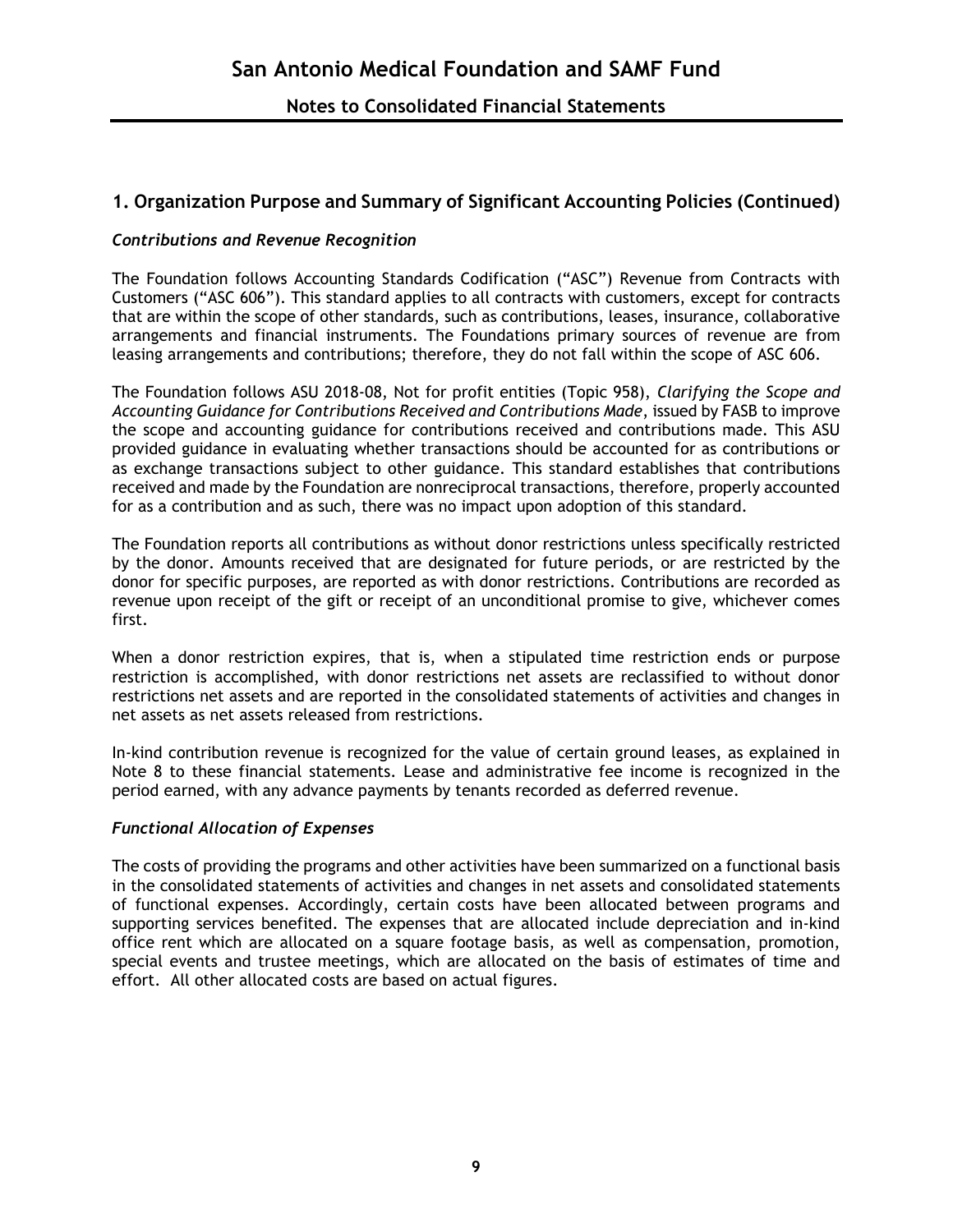# **1. Organization Purpose and Summary of Significant Accounting Policies (Continued)**

#### *Income Taxes*

The SAMF and Fund are not-for-profit, Section 501(c)(3) organizations. The SAMF and Fund account for uncertain tax positions, when applicable, through the provisions of ASC 740-10-25. Under ASC 740-10-25, an organization must recognize the tax benefit associated with tax positions taken for tax return purposes when it is more-likely-than-not that the position will be sustained. At December 31, 2020 and 2019, no uncertain tax positions have been identified. The SAMF and Fund are no longer subject to tax examinations by tax authorities for the years prior to 2017. If applicable, interest and penalties related to uncertain tax positions will be recognized in income tax expense. For the years ended December 31, 2020 and 2019, the SAMF and Fund did not recognize any related interest or penalties.

#### *Accounting Pronouncement Issued but Not Yet Adopted or Currently in Effect*

#### *Leases (Topic 842)*

In February 2016, FASB issued ASU 2016-02, *Leases (Topic 842)*, to increase transparency and comparability among organizations by recognizing lease assets and lease liabilities on the statement of financial position and disclosing key information about leasing arrangements for lessees and lessors. The new standard applies a right-of-use (ROU) model that requires, for all leases with a lease term of more than 12 months, an asset representing its right to use the underlying asset for the lease term and a liability to make lease payments to be recorded. The ASU is effective for the Foundation's fiscal years beginning after December 15, 2021 with early adoption permitted. Management is currently evaluating the impact of this ASU on its financial statements.

#### **2. Concentration of Risk**

The Foundation maintains multiple bank accounts at certain financial institutions in San Antonio, Texas. From time to time, certain account balances exceeded the Federal Deposit Insurance Corporation (FDIC) insured maximum. The Foundation monitors the credit worthiness of these financial institutions to avoid unnecessary exposure to risk. The Foundation has not incurred any losses associated with this risk.

#### **3. Liquidity and Available Resources**

Financial assets without donor or other restrictions limiting their use, and available for general expenditure within one year of statement of financial position date are comprised of the following:

|                                                                                                 | 2020                                   | 2019                                   |
|-------------------------------------------------------------------------------------------------|----------------------------------------|----------------------------------------|
| Cash and cash equivalents<br>Investments held for operations<br>Less: Board designated reserves | 712,453<br>16,471,045<br>(1, 250, 000) | 400,291<br>14,847,877<br>(1, 250, 000) |
| Total financial assets available to meet cash needs for<br>general expenditure within one year  | \$15,933,498                           | 13,998,168                             |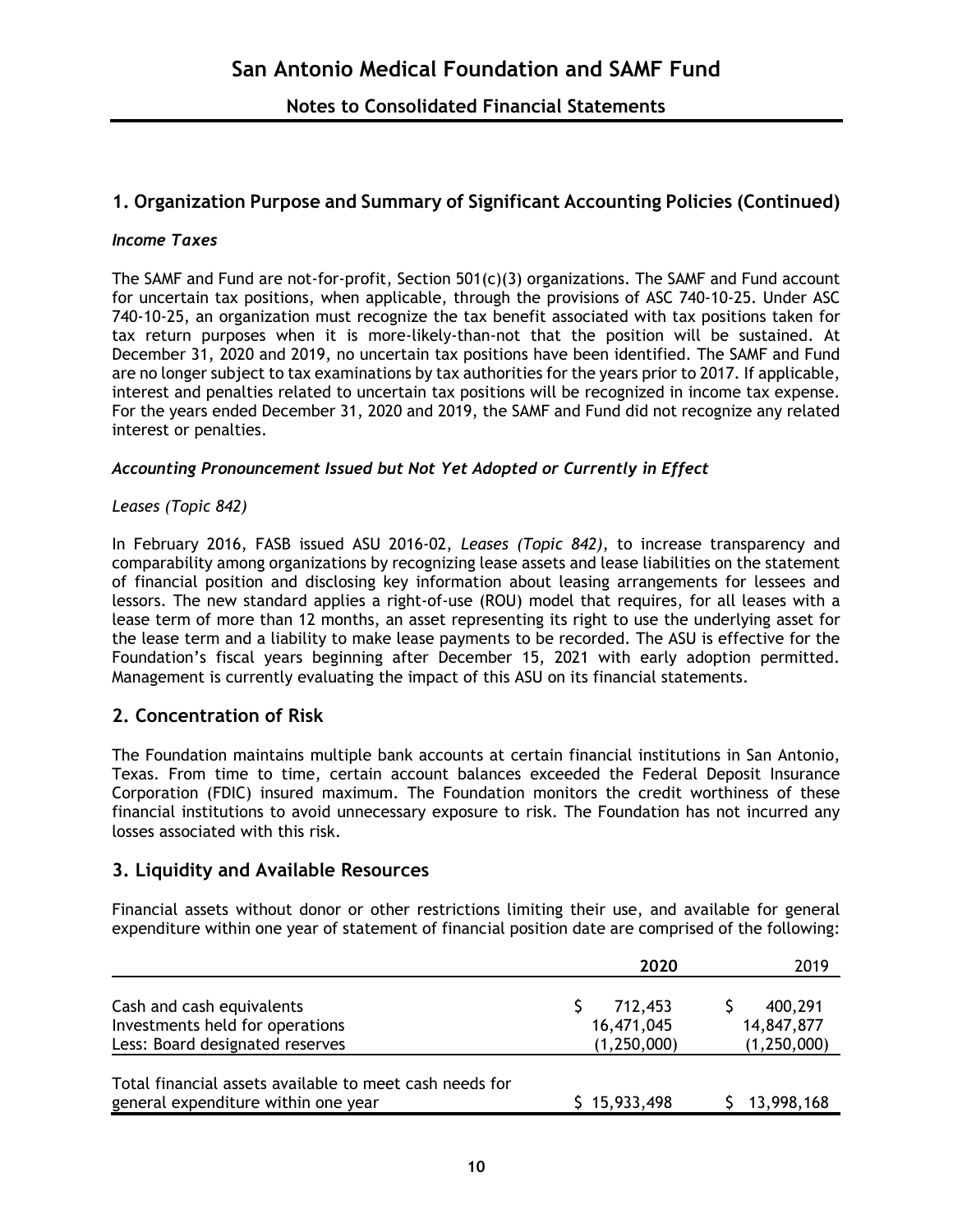# **3. Liquidity and Available Resources (Continued)**

The Operating budget is approved annually by the Foundation's Executive Committee and Board. Adjustments to the budget during the year, if any, are also approved by the Executive Committee and/or Board. The Foundation regularly monitors liquidity to meet its operating needs and other contractual commitments, while also striving to maximize the investment of its available funds. As a part of the Foundation's liquidity management plan, cash in excess of \$300,000, if not required in the immediate future, are invested in accordance with the Board policy. The Board has designated \$750,000 for operating reserves and \$500,000 for mission related activities.

Annual income for SAMF comes primarily from long-term ground leases to mission-related entities and contributions. Ground leases have Consumer Price Index adjustments built in to stay current with inflation.

The Foundation's endowment funds consist of donor-restricted endowments. Income from donorrestricted endowments is restricted for specific purposes, with the exception of the amounts available for general use. Donor-restricted endowment fund are not available for general expenditures. See Note 14.

#### **4. Investments**

At December 31, the fair value of investments, which are shown as investments held for operations and investments held in perpetuity in the consolidated statements of financial position, were as follows:

|                          | 2020       | 2019           |  |
|--------------------------|------------|----------------|--|
| Money market funds       | 366,906    | 1,020,438      |  |
| Mutual funds             | 10,251,597 | 9,076,978      |  |
| Corporate bonds          | 4,654,922  | 4,536,746      |  |
| Municipal bonds          | 1,550,035  | 1,387,369      |  |
| Exchange traded products | 950,320    | $\blacksquare$ |  |
| Total                    | 17,773,780 | 16,021,531     |  |

# **5. Fair Values of Financial Instruments**

In accordance with the fair value hierarchy described in Note 1, the following tables show the fair value of the Foundation's financial assets that are required to be measured at fair value as of December 31:

| 2020                              | Level 1    | Level 2   | Level 3    | Total             |
|-----------------------------------|------------|-----------|------------|-------------------|
| Money market funds                | 366,906    |           | - S<br>- S | 366,906           |
| <b>Mutual funds</b>               | 10,251,597 | ۰         |            | 10,251,597        |
| Corporate bonds                   | 4,654,922  |           | ۰          | 4,654,922         |
| <b>Municipal bonds</b>            |            | 1,550,035 |            | 1,550,035         |
| <b>Exchange traded products</b>   | 950,320    |           |            | 950,320           |
| <b>Total Assets at Fair Value</b> | 16,223,745 | 1,550,035 |            | $-$ \$ 17,773,780 |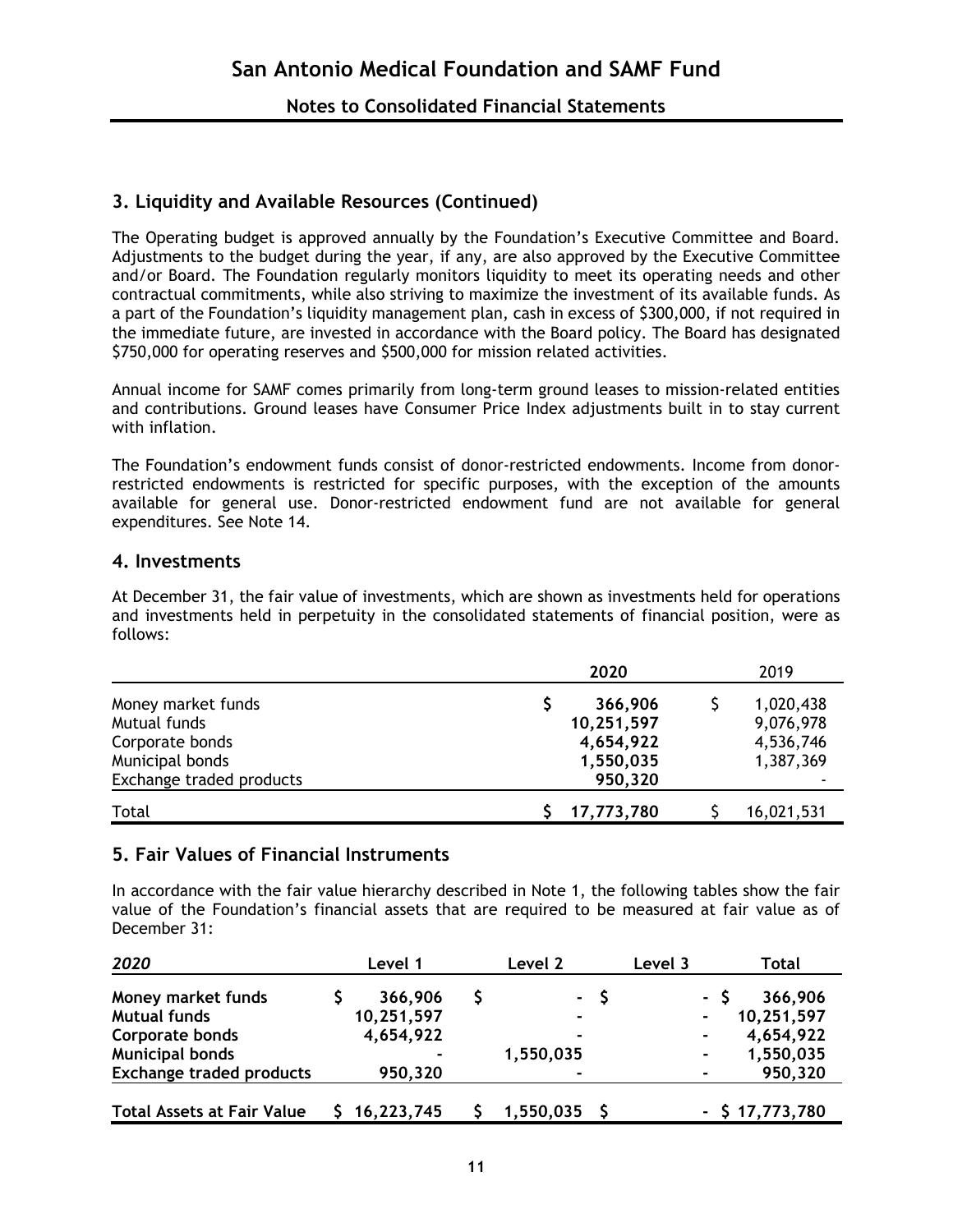# **5. Fair Values of Financial Instruments (Continued)**

| 2019                                                                     | Level 1                                               | Level 2                                   | Level 3                               |      | Total                                            |
|--------------------------------------------------------------------------|-------------------------------------------------------|-------------------------------------------|---------------------------------------|------|--------------------------------------------------|
| Money market funds<br>Mutual funds<br>Corporate bonds<br>Municipal bonds | 1,020,438<br>9,076,978<br>4,536,746<br>$\blacksquare$ | $\sim 100$<br>$\blacksquare$<br>1,387,369 | $\blacksquare$<br>$\blacksquare$<br>- | $-S$ | 1,020,438<br>9,076,978<br>4,536,746<br>1,387,369 |
| Total Assets at Fair Value                                               | 14,634,162                                            | 1,387,369                                 |                                       |      | 16,021,531                                       |

### **6. Land and Improvements**

Land consists of remaining acreage held by the Foundation. This land and its improvements represent approximately 186 and 193 undeveloped acres as of December 31, 2020 and 2019, respectively, which is acquired from the following:

| Land                                       | 2020            | 2019            |
|--------------------------------------------|-----------------|-----------------|
| Five Oaks, Inc.                            | \$<br>16,941    | \$<br>16,941    |
| Earl and Gladys Cooper                     | 270,574         | 292,888         |
| Florence B. McAlpine                       | 28,701          | 28,701          |
| Boyce Gaskin, Inc.                         | 394,370         | 394,370         |
| Norman and Avram Jacobson (Fawn Meadow)    | 2,348,367       | 2,348,367       |
| Fannie Lee Denman                          | 716,634         | 716,634         |
| Cinnamon Hill                              | 673,377         | 673,377         |
| Valley Green Joint Venture (Fawn Meadow)   | 122,630         | 122,630         |
| <b>Maness Property</b>                     | 457,904         | 457,904         |
| Hamilton Wolfe easement                    | 1,576,968       | 1,576,968       |
| <b>Total Land</b>                          | \$<br>6,606,466 | \$<br>6,628,780 |
|                                            |                 |                 |
| Land Improvements                          | 2020            | 2019            |
| Five Oaks, Inc.                            | \$<br>106,098   | \$<br>106,098   |
| Boyce Gaskin, Inc.                         | 277,201         | 277,201         |
| Landscaping - Ewing Halsell and Wurzbach   | 9,079           | 9,079           |
| Earl and Gladys Cooper                     | 167,363         | 167,363         |
| Health Resources Cluster Project           | 228,645         | 228,645         |
| Sid Katz Drive extension                   | 154,121         | 154,121         |
| <b>Floyd Curl Drive</b>                    | 906,127         | 906,127         |
| <b>Maness House</b>                        | 95,020          | 95,020          |
| Denman improvements                        | 82,870          | 82,870          |
| <b>Walking trail</b>                       | 342,978         | 342,978         |
| Total Land Improvements before Accumulated |                 |                 |
| Depreciation                               | 2,369,502       | 2,369,502       |
| Accumulated depreciation                   | (391,345)       | (352, 604)      |
| Land Improvements, Net                     | \$<br>1,978,157 | \$<br>2,016,898 |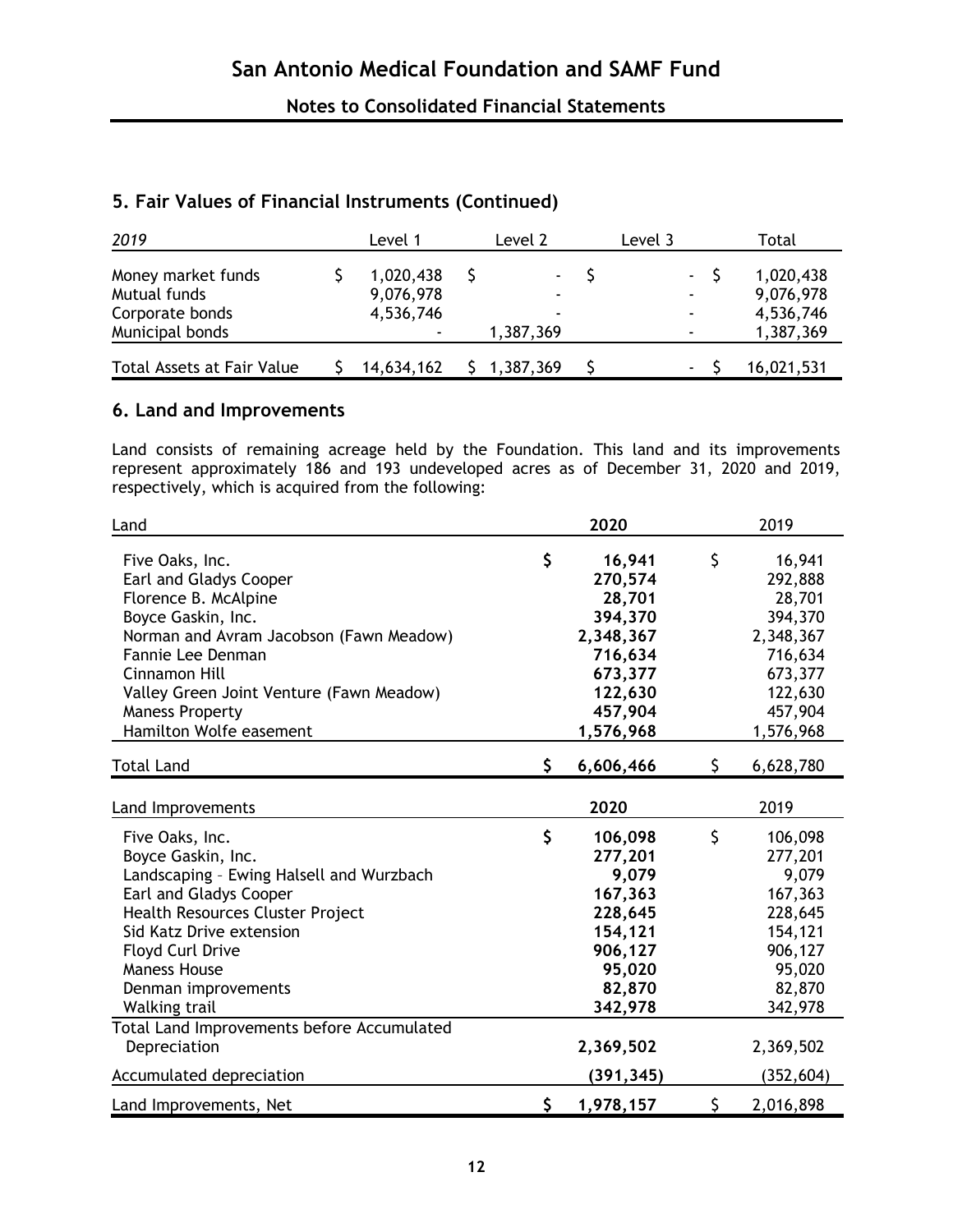# **6. Land and Improvements (Continued)**

In October 2020, the Foundation donated an undeveloped parcel of land with the cost of \$22,314 and an appraised value of \$7,450,000. The gain on the donated land amounting to \$7,427,686 was determined based on Level 3 inputs included in a third party appraisal report. The gain and corresponding donation expense of \$7,450,000 were included in the consolidated statements of activities and changes in net assets.

In December 2019, the Foundation donated a parcel of land and land improvements with carrying value of \$206,518 which had an appraised value of \$10,095,030. The gain on the donated land amounting to \$9,888,512 was determined based on Level 3 inputs included in a third party appraisal report. The gain and corresponding donation expense of \$10,095,030 were included in the consolidated statements of activities and changes in net assets.

# **7. Furniture and Equipment**

At December 31, the Foundation had the following furniture and equipment:

| Furniture and fixtures                            |  | 2020      | 2019      |  |  |
|---------------------------------------------------|--|-----------|-----------|--|--|
|                                                   |  | 10,163    | 10,163    |  |  |
| Equipment                                         |  | 24,871    | 24,871    |  |  |
| Trail exercise equipment                          |  | 61,657    | 61,657    |  |  |
| Total Furniture and Equipment before Depreciation |  | 96,691    | 96,691    |  |  |
| Accumulated depreciation                          |  | (96, 691) | (91, 540) |  |  |
| Furniture and Equipment, Net                      |  | ۰         | 5,151     |  |  |

### **8. Fair Value of Leases in Excess of Lease Rates**

The Foundation arranges for leases of its property to organizations serving the San Antonio and South Texas community that strengthen the Medical Center. The Foundation records the economic benefit from these leases based on the appraisal reports prepared by real estate appraisers. These amounts estimate the fair value of the contributed leases. The value of these leases, in excess of lease rates charged for the years ended December 31, 2020 and 2019, totaled \$1,582,957 and \$2,340,250, respectively, which is included in fair value of leases in excess of lease rates account in the consolidated statements of activities and changes in net assets. The estimated value of the leases is revalued every five years at its fair value using Level 3 inputs

# **9. Office Lease**

The Foundation pays no rent for its office space but recognizes the fair value of the rent as in-kind contribution income and as in-kind office rent expense. These amounts totaled \$49,753 in 2020 and \$49,503 in 2019, which is included in in-kind office rent account on the consolidated statements of functional expenses.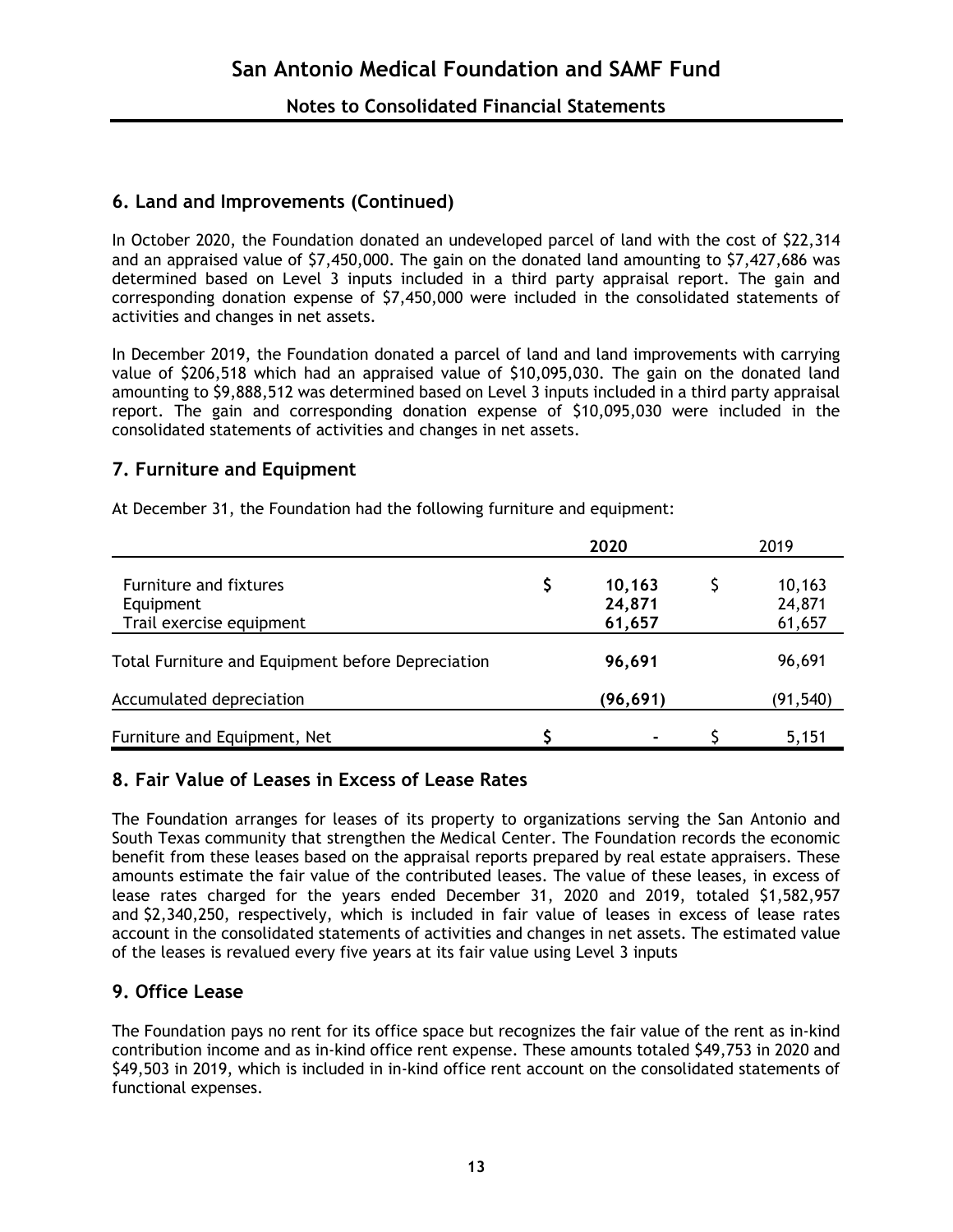### **10. Leases to Others**

In addition to leasing its land to various nonprofit institutions at nominal cost to the lessee, the Foundation leases a portion of its land to commercial businesses (some of which are medically affiliated).

The lease agreements contain minimum annual rental payments, with some leases having periodic adjustments based on the consumer price index. The leases vary in duration from month-to-month to 30 years, with most having renewable options. Some permit and zoning costs incurred by certain tenants during construction are refunded to the tenants by credits against future rental payments.

Approximate minimum payments to be received under non-cancelable long-term operating leases for the next five years, net of refundable credits, are as follows:

| 2021 | 1,107,127 |
|------|-----------|
| 2022 | 1,107,127 |
| 2023 | 1,107,127 |
| 2024 | 1,107,127 |
| 2025 | ,107,127  |

#### **11. Contingencies and Commitments**

On July 1, 2002, the Foundation entered into an Infrastructure Participation Agreement (the Agreement) with the Medical Center Alliance for the purpose of planning and managing capital improvement initiatives within the Medical Center. The Agreement had a term of two years and automatically renews unless terminated. A two-year advance notice is required for termination of the Agreement. In 2020 and 2019, the Foundation paid \$100,000 per year under the Agreement. Future maximum assessments under the Agreement total \$100,000 per year in 2021 and 2022.

In 2019, the Foundation set up the Jim Reed Scholarship Fund (Scholarship Fund) whereby the Foundation collects contributions on behalf of the Scholarship Fund. During 2019, the Foundation collected approximately \$76,000 which is included in contributions account on the consolidated statements of activities and changes in net assets. In 2019, the Foundation donated \$126,400 to UT Health San Antonio through the funds collected for the Scholarship Fund which includes a \$50,000 donation of the Foundation to the Scholarship Fund. This included in the other program expenses on the consolidated statements of activities and changes in net assets and consolidated statements of functional expenses. The Foundation has no future commitments to the Scholarship Fund other than collecting and remitting contributions on its behalf.

The Foundation has a line-of-credit with Broadway National Bank for \$3,000,000. The line-of-credit is renewed annually with interest payments due monthly. The expiration date and interest rate will be determined at the time the line-of-credit is used. The Foundation had no balance outstanding on the line-of-credit at December 31, 2020 and 2019.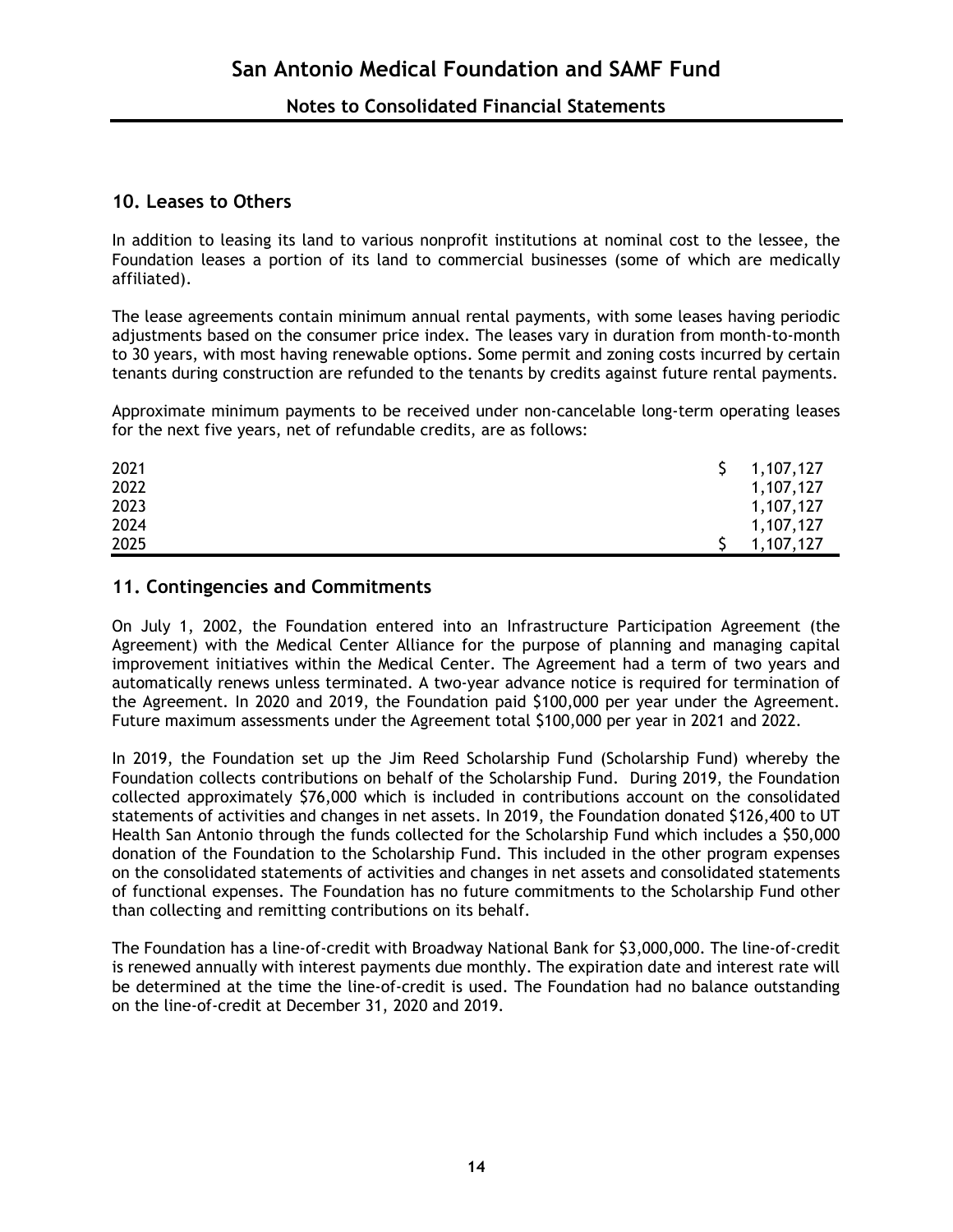## **12. Employee Retirement Plans**

The Foundation has a simplified employee pension plan (the Plan) available to employees who are at least 18 years old and have completed six months of service. The cost of the Plan to the Foundation is a percentage of annual compensation as agreed to by the Board of Directors. Plan expense was \$36,491 and \$36,491 for the years ended December 31, 2020 and 2019, respectively, which is included in general and administrative account on the consolidated statements of activities and changes in net assets.

The Foundation sponsors a 403(b) defined contribution plan. Contributions are made by the employees only and, therefore, there is no contribution by the Foundation.

### **13. Net Assets with Donor Restrictions**

Net assets with donor restrictions were available for the following purposes at December 31:

|                                                        | 2020               | 2019               |  |
|--------------------------------------------------------|--------------------|--------------------|--|
| Program activity<br>Endowment restricted in perpetuity | 796,480<br>506,255 | 667,399<br>506,255 |  |
| Total Net Assets With Donor Restrictions               | \$1,302,735        | \$1,173,654        |  |

Net assets were released from donor restrictions by incurring expenses satisfying the restricted purpose, by the occurrence of events specified by the donors, or by a change in the restrictions specified by the donor. Amounts released from donor restrictions were as follows at December 31:

|                                      | 2020   | 2019   |
|--------------------------------------|--------|--------|
|                                      |        |        |
| Satisfaction of program restrictions | 44.500 | 35.000 |

#### **14. Endowment Funds**

#### *General Information*

At December 31, 2020, the Foundation maintains approximately \$1,302,735 of endowment funds established for community healthcare needs. These endowments consist of both donor-restricted endowment contributions and accumulated earnings on those funds. The donor-restricted endowment funds fall under the provisions of the Uniform Prudent Management of Institutional Funds Act of 2006 (UPMIFA), which was adopted by the state of Texas with an effective date of September 1, 2007. This policy defines the Foundation's interpretation of the provisions of this law as they relate to the prudent management of its endowment fund.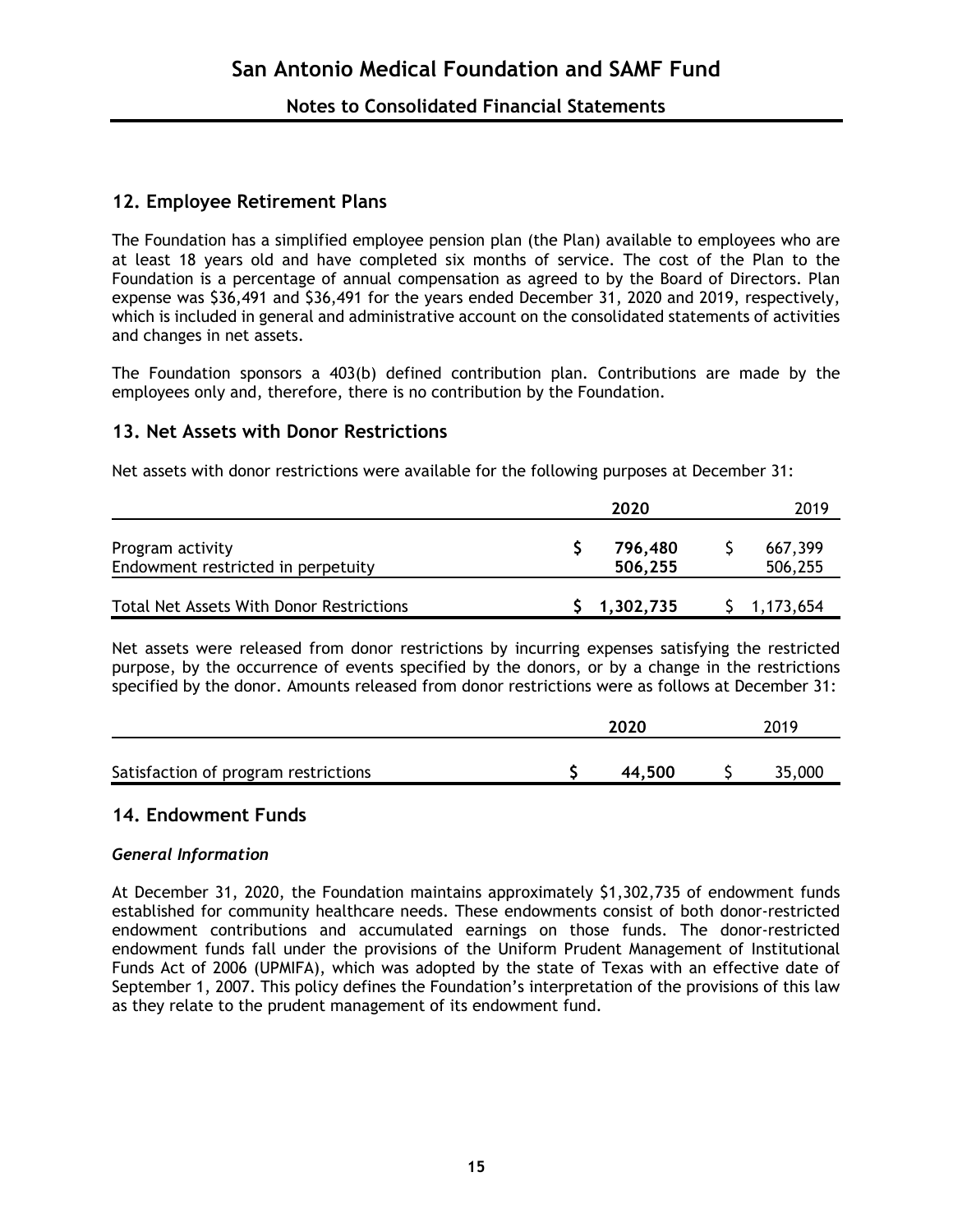# **14. Endowment Funds (Continued)**

#### *Background*

In July 2006, the Uniform Law Commission (ULC) approved UPMIFA as a modernized version of the Uniform Management of Institutional Funds Act of 1972 (UMIFA), which governed the investment and management of donor-restricted endowment funds by not-for-profit organizations. The major change of the new law is that UPMIFA prescribes new guidelines for expenditure of a donorrestricted endowment fund when there are no explicit donor stipulations. These guidelines require the organization to determine what constitutes prudent spending based upon consideration of the donor's intent that the endowment fund continues permanently, the purpose of the fund, and relevant economic factors. UPMIFA emphasizes the perpetuation of the purchasing power of the fund, not just the original dollars contributed to the fund.

Although UPMIFA does not require that a specified amount be set aside as principal, it assumes that an organization will preserve "principal" by maintaining the purchasing power of amounts contributed and will spend "income" by making distributions using a reasonable spending rate.

#### *Endowment "Principal" Interpretation*

The Foundation has interpreted UPMIFA as requiring the preservation of the fair value of the original gift as of the gift date of the donor-restricted endowment funds, absent explicit donor stipulations to the contrary. As a result of this interpretation, the Foundation classifies as net assets with donor restrictions the original value of gifts donated to the endowment in perpetuity (the Principal). The remaining portion of the donor-restricted endowment fund that is not classified as held in perpetuity is classified as non-operating or without donor restrictions until those amounts are appropriated for expenditure by the Foundation in a manner consistent with the standard of prudence prescribed by UPMIFA.

#### *Endowment Investment Objectives*

To satisfy its long-term rate of return objectives, the Foundation relies on a total return strategy in which investment returns are achieved through both capital appreciation (realized and unrealized) and current yield (interest and dividends). The Foundation targets a diversified asset allocation that places a greater emphasis on equity-based investments to achieve its long-term return objectives within prudent risk constraints.

#### *Endowment "Income" Appropriation (Spending Policy)*

The Foundation accrues capital appreciation or depreciation (realized and unrealized gains or losses) on endowment investments. Earned investment income (i.e. dividends and interest) is generally appropriated.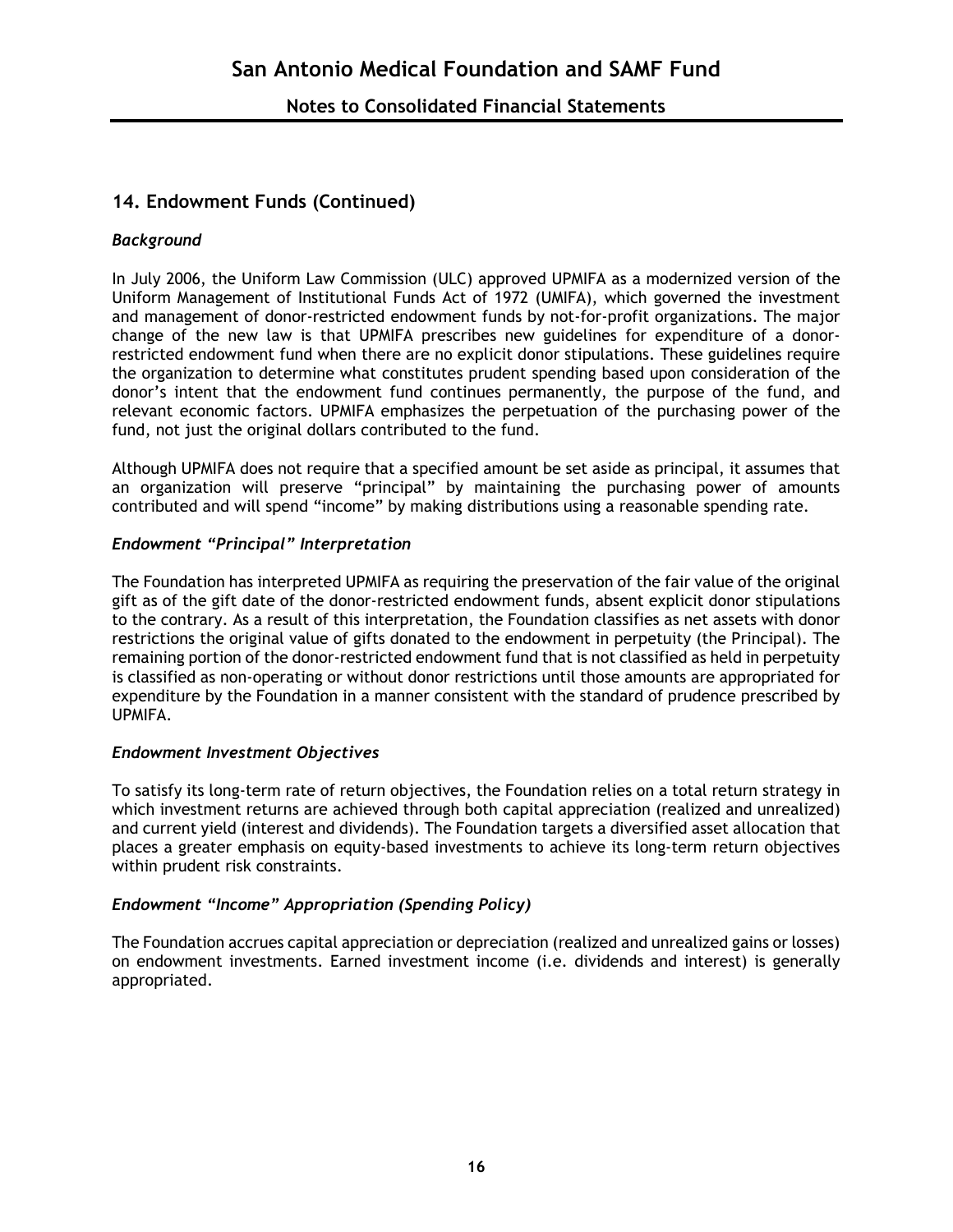### **Notes to Consolidated Financial Statements**

# **14. Endowment Funds (Continued)**

When the fair market value of the fund exceeds the amount restricted in perpetuity, up to 5% of the fair market value may be appropriated in any year. This is calculated on the basis of market values determined at least quarterly and averaged over a period of not less than three years immediately preceding the year in which the appropriation for expenditure is to be made. These funds may only be appropriated and distributed in accordance with donor use restrictions.

In accordance with UPMIFA, in all its endowment spending activity, the Foundation will consider the following factors in making a determination to appropriate (spend) or accumulate donor-restricted endowment funds:

- 1. The duration and preservation of the fund
- 2. The purposes of the Foundation and the donor-restricted endowment fund
- 3. General economic and investment market conditions
- 4. The possible effect of inflation and deflation
- 5. The expected total return from income and the appreciation of investments
- 6. Other resources of the Foundation, and
- 7. The investment policies of the Foundation

#### *Endowment Net Asset Composition by Type of Fund as of December 31, 2020*

|                                  | <b>Without Donor</b><br><b>Restrictions</b> |  | <b>With Donor</b><br><b>Restrictions</b> | Total |           |  |
|----------------------------------|---------------------------------------------|--|------------------------------------------|-------|-----------|--|
| Donor-restricted endowment funds |                                             |  | 1.302.735                                |       | 1,302,735 |  |

#### *Changes in Endowment Net Assets for the Year Ended December 31, 2020*

|                                                       | <b>Without Donor</b><br><b>Restrictions</b> | <b>With Donor</b><br><b>Restrictions</b> |           | <b>Total</b> |           |
|-------------------------------------------------------|---------------------------------------------|------------------------------------------|-----------|--------------|-----------|
| Endowment net assets, beginning of year $\Diamond$    | $\blacksquare$                              | S.                                       | 1,173,654 | S.           | 1,173,654 |
| Investment Return                                     |                                             |                                          |           |              |           |
| Interest and dividends                                |                                             |                                          | 22,725    |              | 22,725    |
| Net appreciation                                      |                                             |                                          | 150,856   |              | 150,856   |
| <b>Total Investment Return</b>                        |                                             |                                          | 173,581   |              | 173,581   |
| <b>Contributions</b>                                  |                                             |                                          |           |              |           |
| Appropriations of endowment assets<br>for expenditure |                                             |                                          | (44, 500) |              | (44, 500) |
| <b>Endowment Net Assets, End of Year</b>              | S                                           |                                          | 1,302,735 |              | 1,302,735 |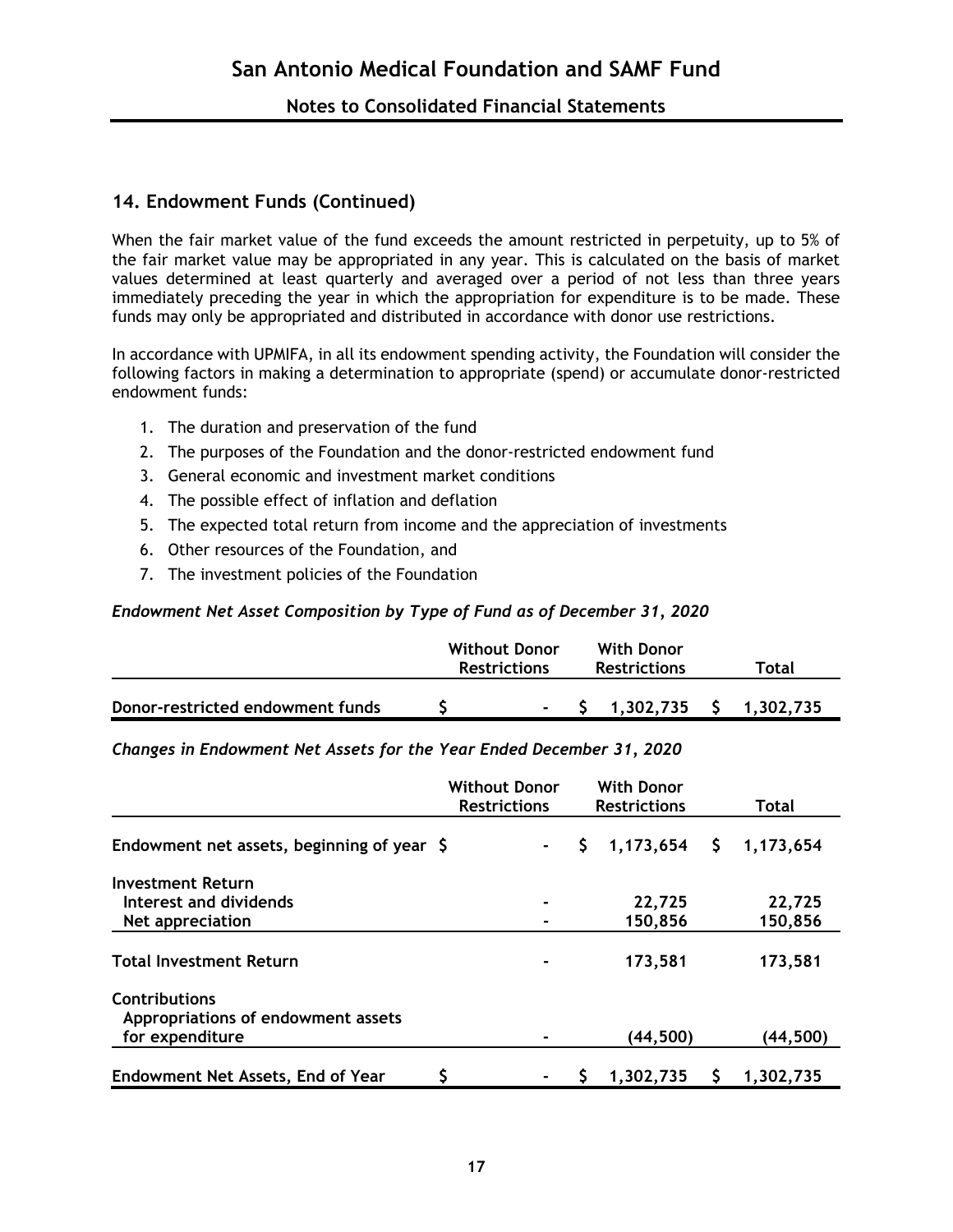# **14. Endowment Funds (Continued)**

*Endowment Net Asset Composition by Type of Fund as of December 31, 2019*

|                                  | Without Donor<br><b>Restrictions</b> | With Donor<br><b>Restrictions</b> |           | Total |           |
|----------------------------------|--------------------------------------|-----------------------------------|-----------|-------|-----------|
| Donor-restricted endowment funds | $\sim$                               |                                   | 1.173.654 |       | 1,173,654 |

*Changes in Endowment Net Assets for the Year Ended December 31, 2019*

|                                                                        |                     | <b>Without Donor</b><br>Restrictions | With Donor<br>Restrictions |                   | Total   |                   |
|------------------------------------------------------------------------|---------------------|--------------------------------------|----------------------------|-------------------|---------|-------------------|
| Endowment net assets,<br>beginning of year                             | \$<br>\$<br>997,426 |                                      |                            | \$                | 997,426 |                   |
| Investment Return<br>Interest and dividends<br>Net appreciation        |                     |                                      |                            | 25,049<br>186,179 |         | 25,049<br>186,179 |
| Total Investment Return                                                |                     |                                      |                            | 211,228           |         | 211,228           |
| Contributions<br>Appropriations of endowment<br>assets for expenditure |                     |                                      |                            | (35,000)          |         | (35,000)          |
| Endowment Net Assets,<br>End of Year                                   |                     |                                      |                            | 1,173,654         |         | 1,173,654         |

# **15. Risks and Uncertainties**

On January 30, 2020, the World Health Organization ("WHO") announced a global health emergency because of a new strain of coronavirus originating in Wuhan, China (the "COVID-19 outbreak") and the risks to the international community as the virus spreads globally beyond its point of origin. In March 2020, the WHO classified the COVID-19 outbreak as a pandemic, based on the rapid increase in exposure globally.

There has been no immediate impact to the Foundation's operations. Future potential impacts may include disruptions or restrictions on our employees' ability to work or the tenants' ability to pay the required monthly rent as a result of business disruption or other pandemic related issues.

The full impact of the COVID-19 outbreak continues to evolve as of the date of this report. As such, it is uncertain as to the full magnitude that the pandemic will have on the Foundation's financial condition, liquidity, and future results of operations.